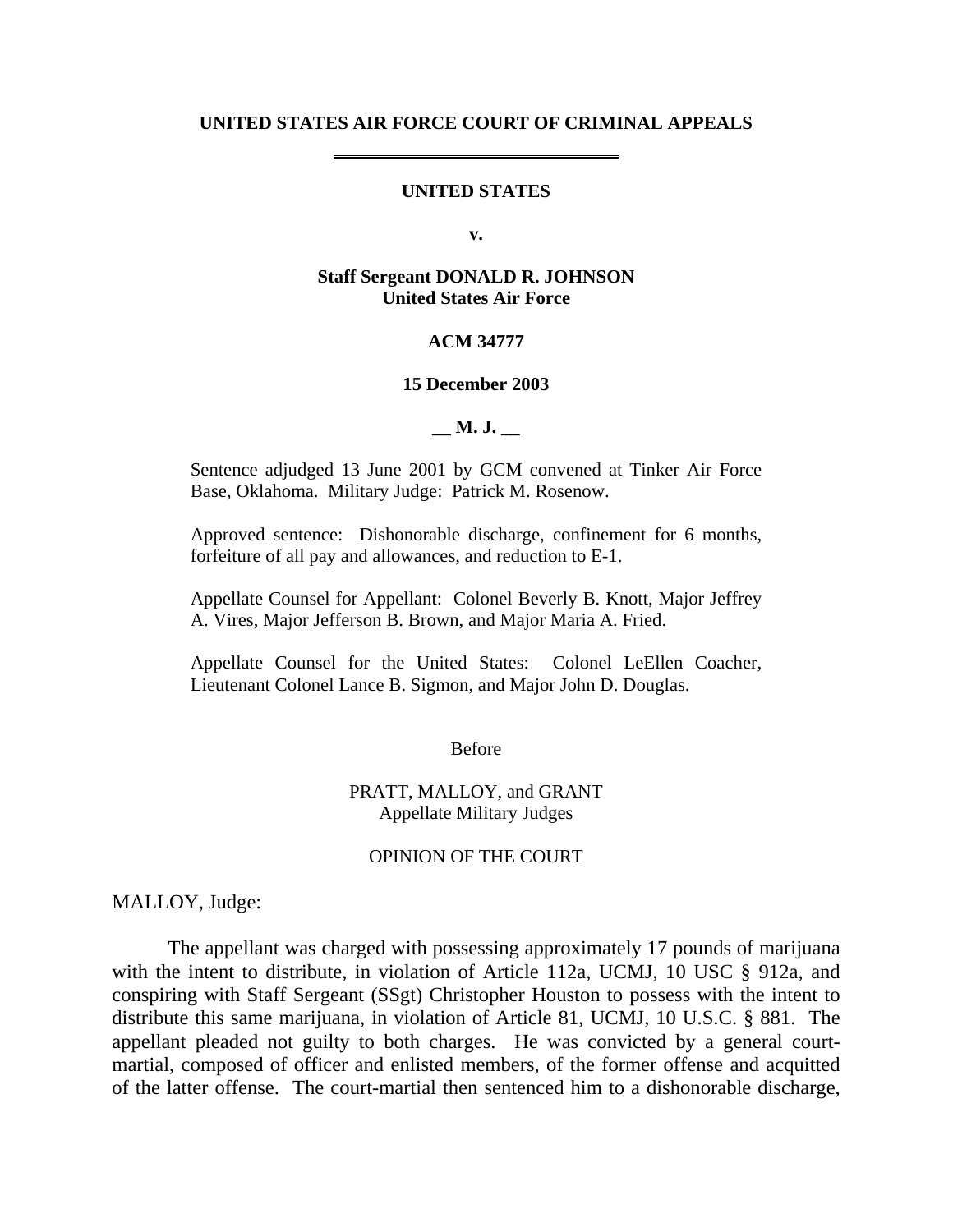confinement for 6 months, forfeiture of all pay and allowances, and reduction to E-1. On 8 November 2001, the convening authority waived mandatory forfeitures of pay and allowances for the benefit of the appellant's spouse but otherwise approved the sentence. This Court has jurisdiction over the case under Article 66(c), UCMJ, 10 U.S.C. § 866(c).

The appellant alleges eight assignments of error for our review. He argues: (1) It was a violation of the Fourth Amendment of the United States Constitution for a police officer to make a pretext stop, which was part of a drug interdiction operation, when the stop was part of a general scheme to use a minor traffic violation as the justification to stop his vehicle and search for drugs; (2) It was a violation of the Fourth Amendment for a police officer to stop him when that officer did not personally observe the traffic violation; (3) The military judge erred in allowing the government to introduce his financial records to argue that poverty was a motive for committing a drug offense; (4) The military judge erred in prohibiting him from discussing the results of a polygraph examination during his unsworn statement; (5) The evidence is both legally and factually insufficient to support his conviction;<sup>1</sup> (6) The adjudged forfeitures should be disapproved to ensure that the convening authority's decision to provide that pay to the appellant's family is satisfied; (7) The Secretary of the Air Force must approve his courtmartial proceeding because he was charged with the same offense in state court and the charge was dismissed by the state;<sup>2</sup> and (8) The government was collaterally estopped from re-litigating the motion to suppress that was granted by the state court.<sup>3</sup> We find no error that materially prejudices a substantial right of the appellant and affirm.

### *I. Factual Background*

On 25 June 1999, officers from the Zan Vandt County Constable's Office, the Van Zandt County Sheriff's Department and the Canton City Police Department participated in a drug interdiction operation on Interstate Highway 20 (I-20). The City of Canton is located in Van Zandt County and is approximately 70 miles east of Dallas, Texas. As part of this operation, officers placed an illuminated Texas Department of Transportation sign on the shoulder of eastbound I-20 with the message: "CAUTION BE PREPARED TO STOP, DRUG CHECKPOINT AHEAD." The sign was approximately 6 feet 8 inches tall, 10 ½ feet wide and extended 14 feet in the air. The sign was located approximately a quarter to three-quarters of a mile before Exit 530. Exit 530 is east of the City of Canton and leads to Farm-to-Market (FM) Road 1255. It is in a remote area where there are no services or facilities for the traveling public and it does not lead to any other major highway. Individuals living in the area are the primary users of the exit. Exit 530 is approximately two miles after Exit 527 for State Highway 19. Unlike Exit 530, Exit 527 is a well-lit, full-service exit that leads to the City of Canton. In the words of

 $\frac{1}{1}$  The appellant argues that his conviction was legally insufficient, pursuant to *United States v. Grostefon*, 12 M.J. 431 (C.M.A. 1982). 2

<sup>&</sup>lt;sup>2</sup> The appellant raises this issue pursuant to *Grostefon*.

The appellant raises this issue pursuant to *Grostefon.*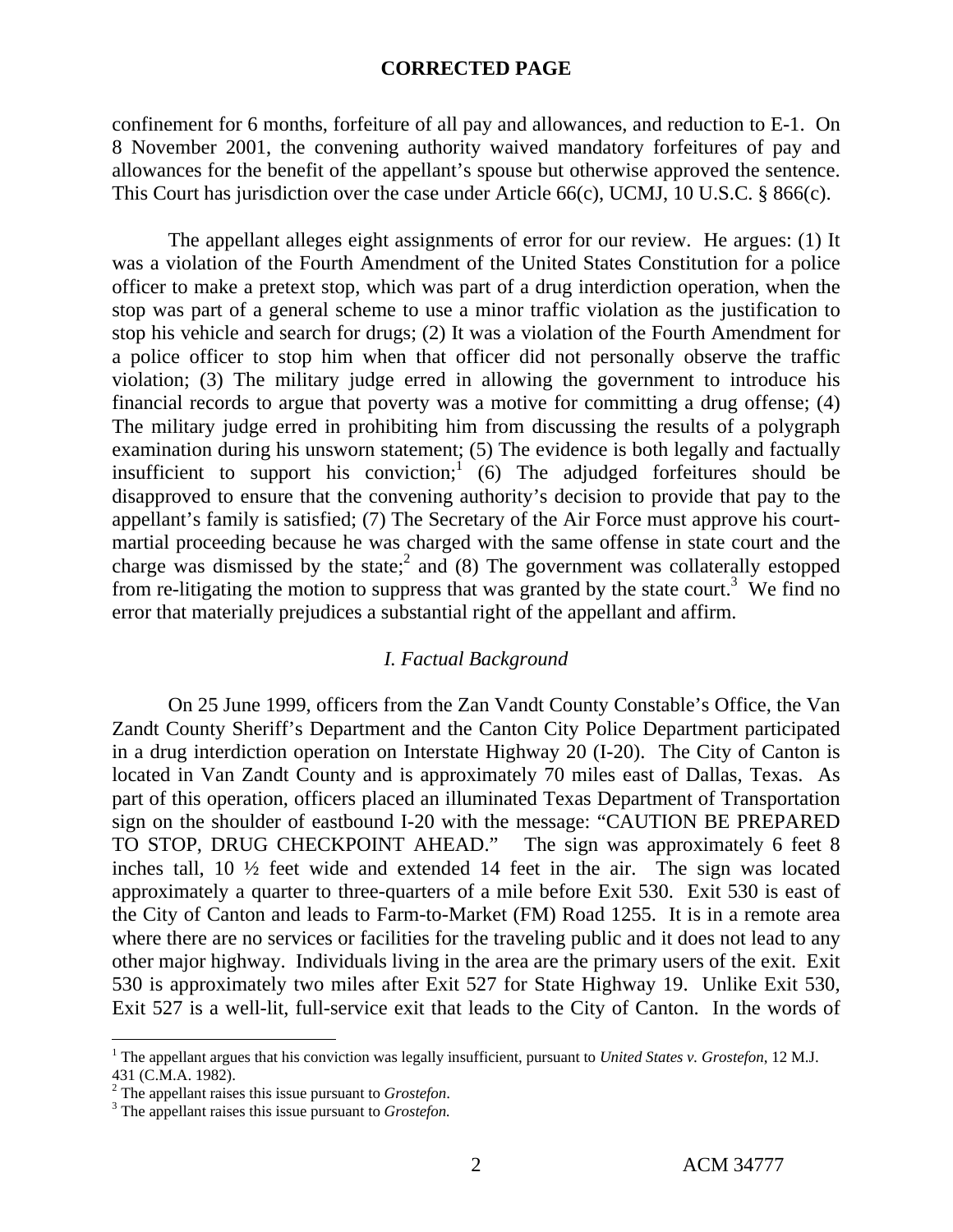one state trooper testifying in the case "it is where everyone typically stops, you know, for whatever they need because that's where all the hotels, motels, restaurants--it's well lit up and that's where everybody stops if they need services or whatever."

There was no drug checkpoint on I-20 on 25 June 2003. Motorists who continued on their eastbound journey after passing Exit 530 did not encounter any type of checkpoint. The purpose of the drug checkpoint sign was to trick drug traffickers into taking Exit 530 in order to avoid a nonexistent drug checkpoint. Significantly for purposes of addressing the legality of this operation, there was no checkpoint or roadblock located at Exit 530 either. However, officers were positioned in the vicinity of the exit to observe those leaving I-20. Individuals who were observed committing a traffic violation upon leaving the highway and entering onto FM 1255 were stopped for the violation and questioned; those who did not commit a violation were not stopped. It is somewhat difficult for an individual unfamiliar with the exit to avoid committing a traffic violation. The speed limit quickly drops from 65 miles per hour to 25 miles per hour and there are no lights at the exit. FM 1255 is a two-lane road divided by a yellow centerline. It is easy to cross the centerline when entering FM 1255 from the I-20 exit ramp, since there is only a short break in the centerline to allow entry into the lane of travel. Crossing the yellow centerline is a traffic offense under Texas law.

It is undisputed that the officers used the traffic violations they observed at the exit as the probable cause to stop motorists using Exit 530 while the drug checkpoint sign was in use. It is also undisputed that the real purpose of the stops was not to cite motorists for minor traffic violations, but to interdict illicit drugs on a known drug-trafficking route. During the course of the operation, approximately a third of the motorists using the exit were stopped for such things as driving on the wrong side of the road, failure to use a turn signal and expired license plates. Not all motorists taking the exit were stopped, however. And no one was issued a citation during the operation.

At approximately 2200, the appellant exited I-20 at Exit 530. SSgt Houston was traveling immediately behind him in a separate vehicle. Although strenuously disputed by the appellant and SSgt Houston, the evidence indicates, and the military judge so found, that the appellant was stopped because he crossed the centerline after entering FM 1255. Although there were several officers at the scene from different local law enforcement agencies, only Deputy Constable Mickey Redwine and his superior, Constable Jim David Smith were positioned to observe the appellant's traffic violation. Constable Redwine, who was located on the side of the road, observed the appellant straddle the centerline and then signaled with a flashlight for him to pull over. SSgt Houston stopped behind the appellant's vehicle. There was no other traffic on the frontage road, other than police vehicles, and neither the appellant nor SSgt Houston was driving in an erratic or dangerous manner.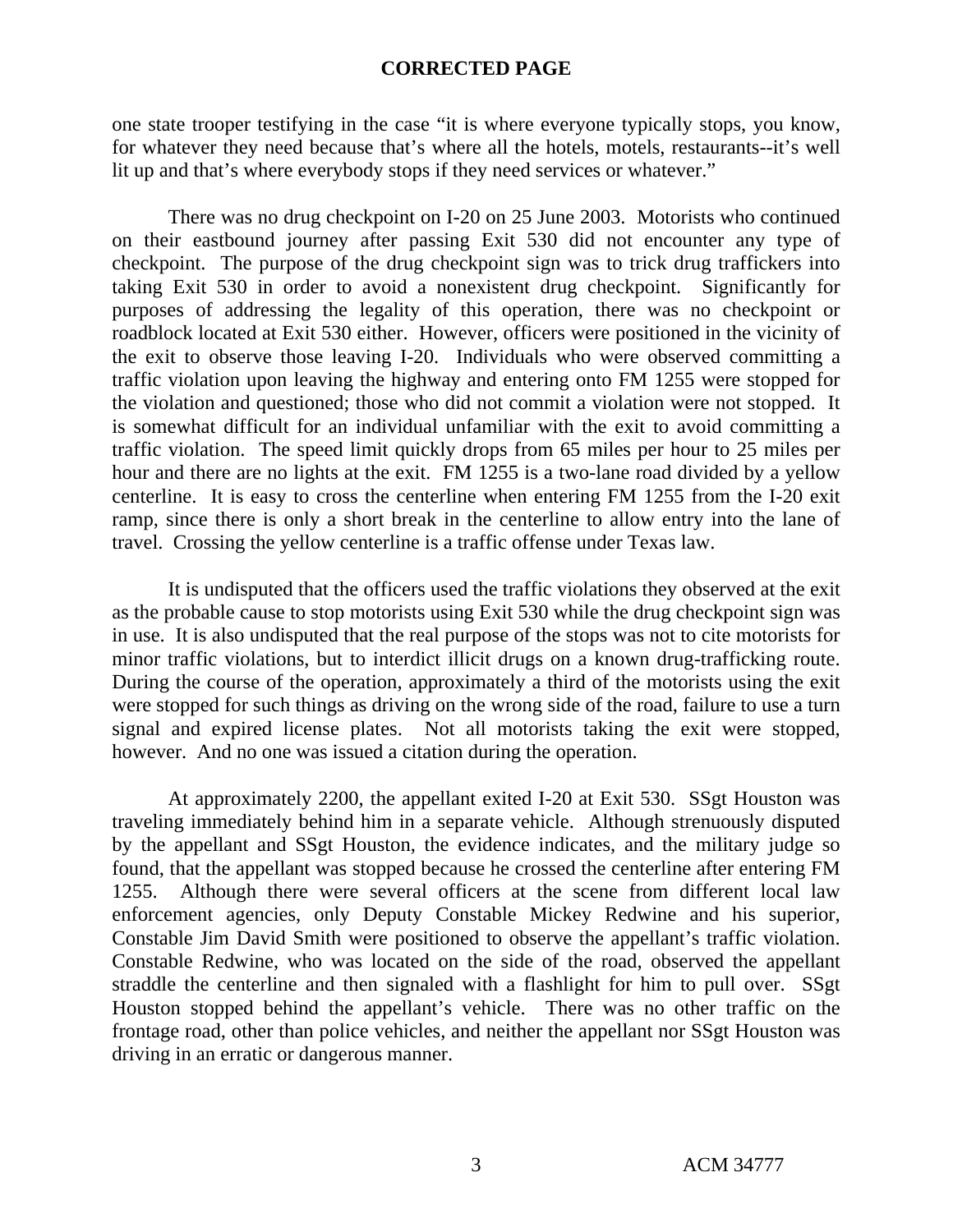Constable Redwine told the appellant that he was stopped because he had failed to maintain his lane. The Constable retrieved the appellant's license and registration and asked him if he had any weapons or drugs. The appellant indicated that he did not and consented to the search of his car. At this point, Trooper Bruce Dalme of the Texas Department of Public Safety stepped in to assist Constable Redwine because Redwine found himself dealing with both the appellant and SSgt Houston at the same time. Trooper Dalme and his partner, Trooper Steven Baggett, had been patrolling in the area of Exit 530 and were present at the time the appellant and SSgt Houston were stopped but these officers were not actually participating in the drug interdiction operation. Both troopers have extensive training and experience in drug detection, including exposure to the smell of marijuana. Trooper Dalme first engaged the appellant in conversation and found him "unusually nervous" compared to most contacts he has with the public in the course of his duties as a police officer. After speaking with the appellant, Trooper Dalme "felt there may be something else going on and [he] asked him if he had anything illegal in his vehicle." The appellant replied that he did not and once again gave consent to search his vehicle.

Trooper Dalme began his search at the rear of the vehicle and within about 45 seconds found a box sealed with tape that was covered by clothes in the rear of the vehicle. He immediately noticed the strong odor of marijuana coming from the box and asked Trooper Baggett to smell it, too. Trooper Baggett confirmed the unmistakable, strong odor of marijuana. At that point, Trooper Dalme directed Canton Police Officer Michael King to place the appellant under arrest. Trooper Dalme then opened the box and found three bricks of compressed marijuana wrapped in cellophane. The box also contained coffee beans and a plastic bag. According to testimony at trial, coffee beans are used to mask the smell of marijuana, which is sometimes compressed to facilitate its transportation and concealment in transit. SSgt Houston was found to be in possession of a loaded handgun, an electronic scale, plastic baggies and a small amount of unusable marijuana residue.

The appellant was charged in Van Zandt County under state law with possession of between 5 and 50 pounds of marijuana. Before entering a plea, a pretrial hearing was held on the appellant's motion to suppress the marijuana seized from his vehicle based on an illegal search and seizure. The state court's ruling, in its entirety was as follows: "It is the opinion of this Court that the Defendant's motion to suppress evidence should be and is hereby granted." The state judge later amplified his ruling in an affidavit: "I granted the Motion to Suppress the evidence based on the fact I believed after reviewing the evidence that SSgt Johnson's Fourth Amendment rights had been violated." The military judge made the following finding regarding what transpired in state court:

In the middle of Trooper Dalme's testimony, presiding Judge Wallace asked both counsel into chambers. In the chambers he indicated that he might need to recuse himself. He told the counsel he was aware that the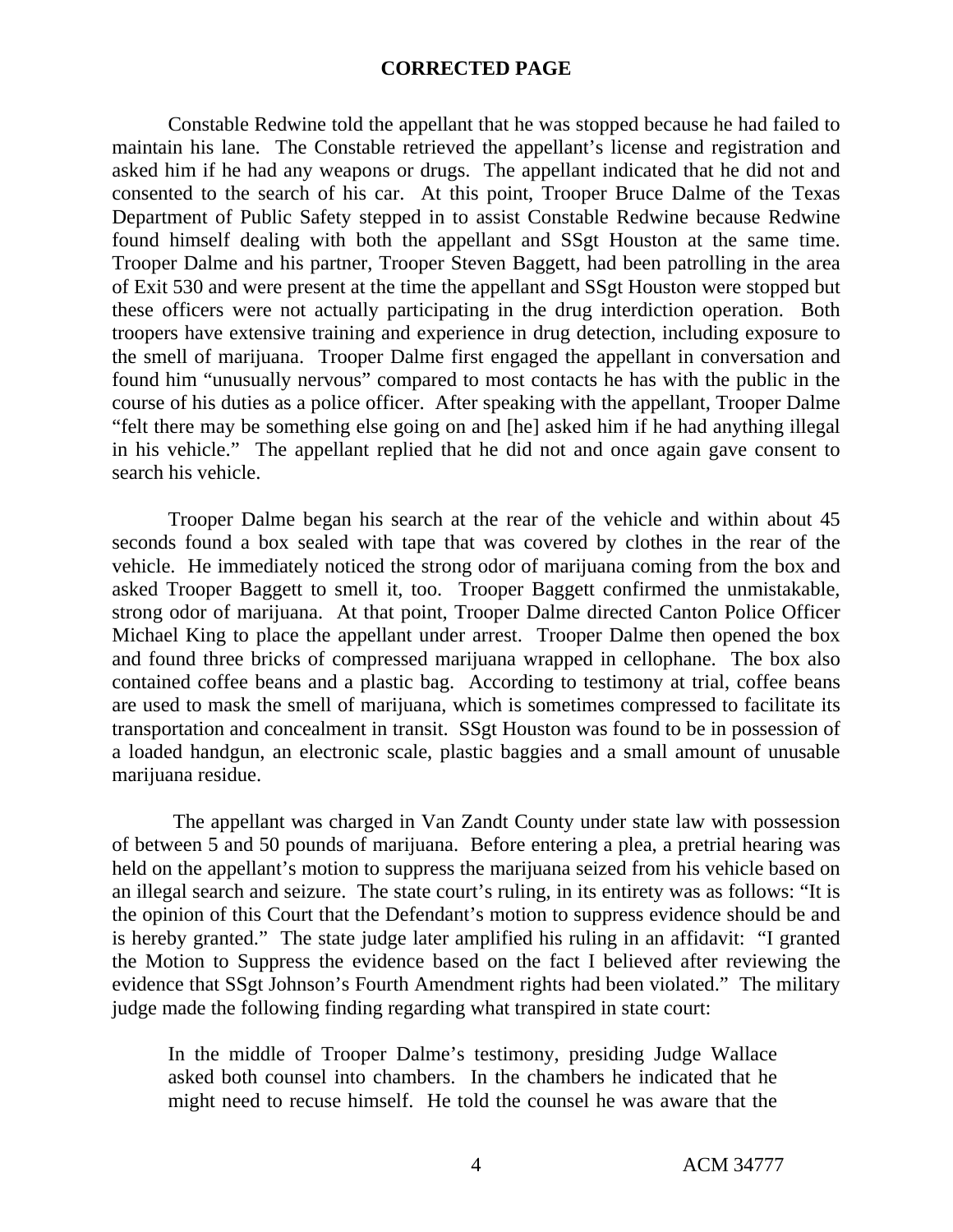Canton police were conducting illegal roadblocks and was familiar with the issue. Defense counsel told the judge that recusal wasn't necessary because the personal knowledge simply made him a better judge. Judge Wallace then filled in the gaps in the evidence for the counsel that he believed the witnesses had concealed. Since the defense counsel determined that Judge Wallace agreed with his theory, he declined to pursue the matter. After going back on the record and completing Trooper Dalme's testimony, Judge Wallace summarily granted the motion to suppress. The state subsequently moved to dismiss the charges. There were no other proceedings in the case. The court-martial charges currently before the court are based on the possession of the same marijuana.

The appellant testified both in support of his motion to suppress the marijuana as the product of an unlawful search and seizure and on the merits. Both times, he testified that he did not see the 14-foot high illuminated drug checkpoint sign and had exited at Exit 530 only because SSgt Houston was signaling for him to stop by flashing his headlights. He denied knowing that the marijuana was in his car. He contended that he had been duped into transporting the sealed box from Oklahoma City to his hometown of Monroe, Louisiana, as the result of a casual acquaintance with a fellow Mason know to him only as BJ. The appellant and BJ met in Oklahoma City after BJ noticed that the appellant was wearing a necklace which identified him as a Mason. Upon seeing the necklace, BJ informed the appellant that he, too, was a Mason. Over the course of the next year, the appellant and BJ had a number of chance and informal encounters at various places in the Oklahoma City area and would engage in casual conversation as brother Masons. Upon learning of the appellant's planned trip to Monroe, Louisiana, in June 1999, BJ asked the appellant whether he would be willing to deliver some clothes to his cousin, Junior, who coincidently lived in Monroe. The appellant testified that he agreed to transport the clothes based on his trust in and sense of obligation to assist a fellow Mason in need.

There was a complication, however. Not only did the appellant not know BJ's last name, but BJ also did not tell him Junior's last name, his address or his telephone number in Monroe, Louisiana. The plan, according to the appellant, was for BJ to contact Junior who would then contact the appellant at his (the appellant's) cousin's home to retrieve his box of clothes. After agreeing to BJ's request, the appellant and BJ thereafter met at a service station in Oklahoma City, and BJ placed the sealed box of marijuana in the back of the appellant's sport utility vehicle. The appellant testified he did not notice the smell of marijuana in his vehicle at any time prior to Trooper Dalme's discovery of the marijuana in the open luggage area of the vehicle. The appellant had no further contact with BJ over the next two years and was unable to locate him despite his best efforts. In addition, the appellant's relatives in Louisiana did not receive any calls from Junior inquiring about the whereabouts of his undelivered "clothes." The marijuana seized from the appellant's car was worth approximately \$17,000.00. At the time of his arrest, the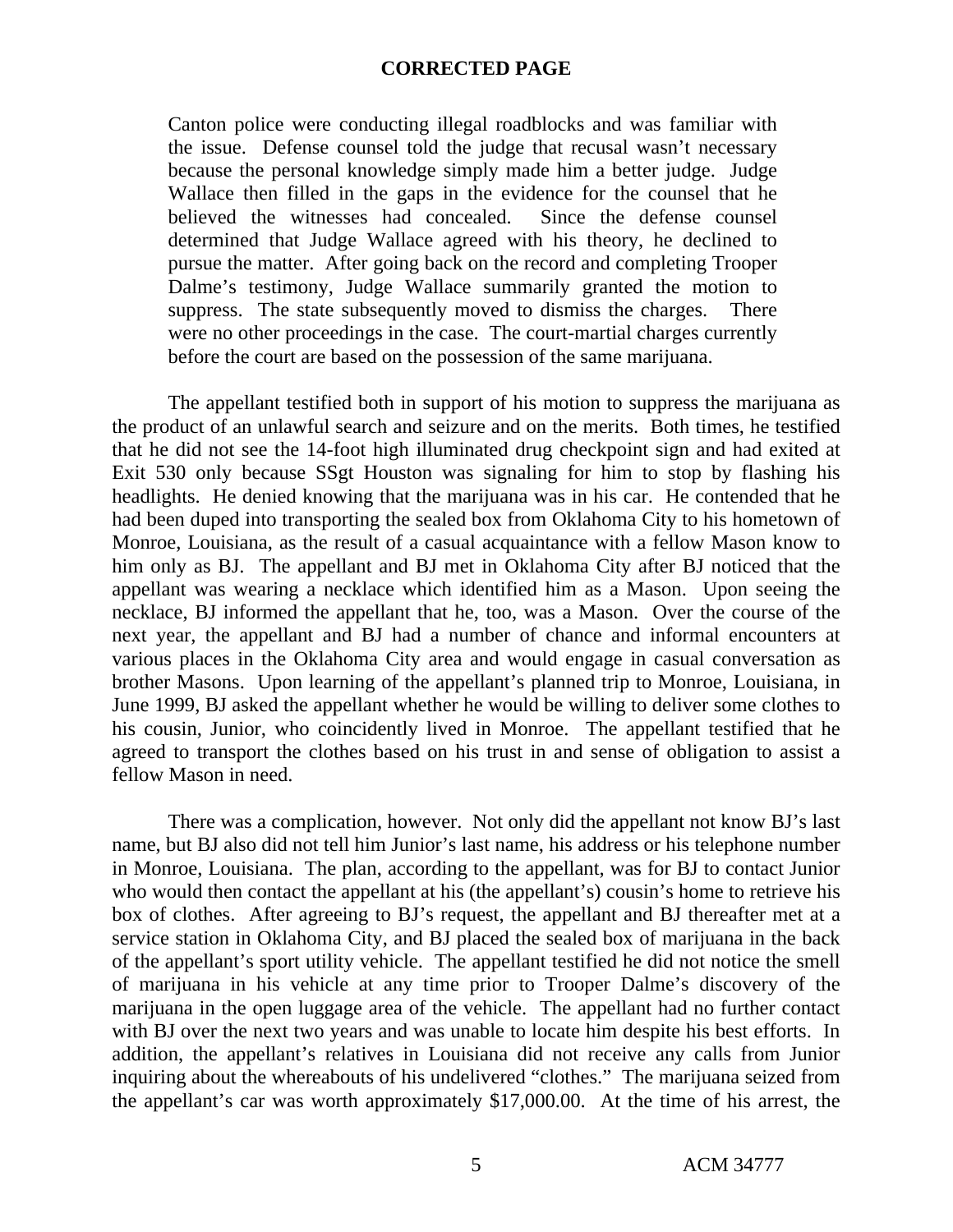appellant was not on leave and he planned to make the trip to Monroe and back over the weekend. Although the purpose of the trip was to visit family, the appellant did not inform them that he was coming.

## *II. Fourth Amendment Violation*

The military judge ruled the initial stop of the appellant was based upon probable cause and the use of a ruse or deceptive drug checkpoint did not violate the Fourth Amendment protection against unreasonable searches and seizures. In reaching this conclusion, he correctly noted the critical consideration was "largely one of fact," specifically, whether the appellant committed a traffic violation upon exiting I-20 at Exit 530.

When reviewing a denial of a motion to suppress, we review questions of law de novo and findings of fact for clear error. *United States v. Robinson,* 58 M.J. 429 (C.A.A.F. 2003), *cert. denied*, 124 S. Ct. 507 (2003). Adherence to this clear error standard when reviewing a military judge's findings of fact is particularly important in a case where, as here, the ruling is heavily dependent upon the personal observation of the demeanor and credibility assessment of witnesses testifying on a disputed point. We, find no clear error in the military judge's findings that Constable Redwine stopped the appellant because he observed the appellant straddle the double yellow line on FM 1255, a traffic violation in Texas. Under Texas law, drivers must keep their vehicle on the right half of the roadway and maintain a single lane. Tex. Transp. Code § 545.051. Crossing a double yellow centerline and drifting into an oncoming lane, even if it is not done in an unsafe manner, constitutes probable cause for a stop. *Texas Department of Public Safety v. Chang*, 994 S.W.2d 875 (Tex. App. 1999).

The Fourth Amendment protects individuals against unreasonable searches and seizures. U.S. CONST. amend. IV. This protection extends to military personnel through Mil. R. Evid. 311, which, in part, provides:

(a) *General Rule.* Evidence obtained as a result of an unlawful search or seizure made by a person acting in a governmental capacity is inadmissible against the accused if:

(1) *Objection.* The accused makes a timely motion to suppress or an objection to the evidence under this rule; and

(2) *Adequate Interest*. The accused had a reasonable expectation of privacy in the person, place or property searched; the accused had a legitimate interest in the property or evidence seized when challenging a seizure; or the accused would otherwise have grounds to object to the search or seizure under the Constitution of the United States as applied to members of the armed forces.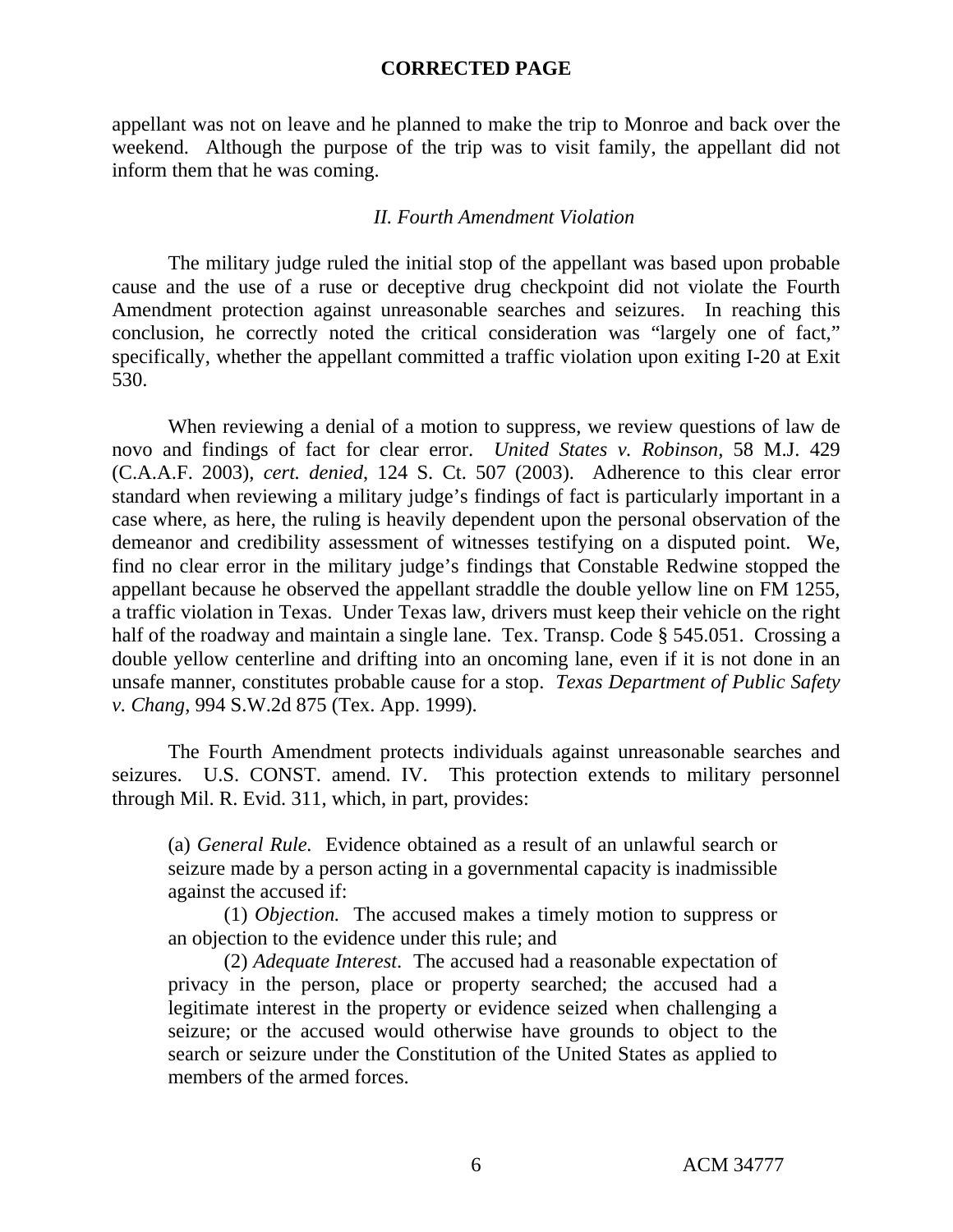. . . .

(c) *Nature of search or seizure*. A search or seizure is "unlawful" if it was conducted, instigated, or participated in by:

. . . .

(2) *Other officials*. Other officials or agents of the United States, of the District of Columbia, or of a State, Commonwealth, or possession of the United States or any subdivision of such a State, Commonwealth, or possession and was in violation of the Constitution of the United States, or is unlawful under the principles of law generally applied in the trials of criminal cases in the United States district courts involving a similar search or seizure;

A traffic stop, including a brief stop at a roadblock or checkpoint, constitutes a seizure under the Fourth Amendment. *See United States v. Arvizu*, 534 U.S. 266, 273 (2002) ("Fourth Amendment prohibits 'unreasonable searches and seizures' by the Government, and its protections extend to brief investigatory stops of persons or vehicles that fall short of traditional arrest"). The appellant was clearly seized for Fourth Amendment purposes at the time he was stopped by state officials at Exit 530 and he had the right to challenge that seizure at his court-martial. Mil. R. Evid. 311(a)(1).

In this case, the "Drug Checkpoint Ahead" sign worked as the state officers had hoped it would and as experience in similar law enforcement operations suggested it would*. See* Daniel R. Dinger and John S. Dinger, *Deceptive Drug Checkpoints and Individualized Suspicion: Can Law Enforcement Really Deceive Its Way into a Drug Trafficking Conviction?,* 39 Idaho L. Rev. 1 (2002); *State v. Mack*, 66 S.W.3d 706, 709 (Mo. 2002) (deceptive drug checkpoints are effective because drivers with drugs do indeed "take the bait"). The efficacy of a law enforcement tactic, of course, says nothing about its lawfulness under the Fourth Amendment. We must, therefore, start with the question of whether the use of deception to trick drug traffickers such as the appellant into taking "the bait" runs afoul of the Supreme Court precedent on the use of drug checkpoints for general law enforcement purposes.

In *City of Indianapolis v. Edmond,* 531 U.S. 32, 34 (2000), the Court addressed "the constitutionality of a highway checkpoint program whose primary purpose is the discovery of and interdiction of illegal narcotics." The Court held that the use of suspicionless stops at fixed checkpoints for the primary purpose of general crime control violates the Fourth Amendment. As the Court explained:

The primary purpose of the Indianapolis narcotics checkpoints is in the end to advance "the general interest in crime control." We decline to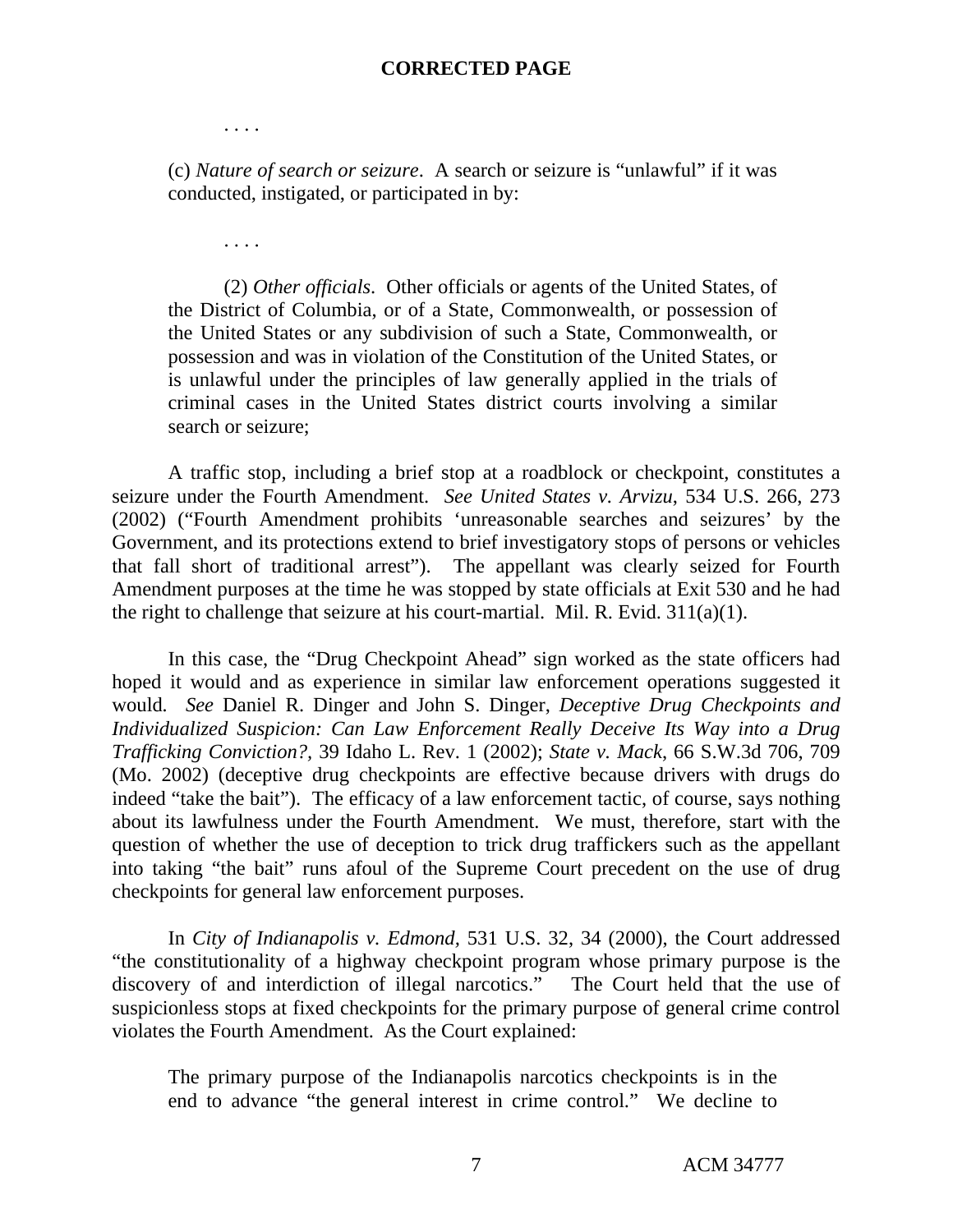suspend the usual requirement of individualized suspicion where the police seek to employ a checkpoint primarily for the ordinary enterprise of investigating crimes. We cannot sanction stops justified only by the generalized and ever-present possibility that interrogation and inspection may reveal that any given motorist has committed some crime.

*Id.* at 44 (citation omitted).

*Edmond* involved the use of a lighted sign similar to the one used in this case. The sign read: "NARCOTICS CHECKPOINT\_\_\_MILE AHEAD, NARCOTICS K-9 IN USE, BE PREPARED TO STOP." *Id.* at 35. The purpose of the operation was the same as in this case--the interdiction of illicit drugs. The similarities between *Edmond* and this case end there, however. Unlike this case, *Edmond* involved the use of a real checkpoint and the seizure--albeit temporary--of a predetermined number of motorists who were stopped when they reached the checkpoint. Once stopped, motorists were asked for their licenses and registration, their vehicles were subject to an open-view inspection, and a drug-detection dog walked around each vehicle. Thus*, Edmond* is not, as the appellant suggests, controlling of the situation in this case.

The appellant also cites *United States v. Yousif*, 308 F.3d 820 (8th Cir. 2003), as further support for his position that the deception used in this case violated the Fourth Amendment. We agree with the appellant that there are factual similarities between the deception used in *Yousif* and those used in his case. Again, however, there remains the same key and dispositive distinction between these two operations that also existed in *Edmond--*there was a roadblock.

Mr. Yousif was transporting 100 kilograms of marijuana on I-44 in Missouri when he passed two signs. The first of these signs warned "DRUG ENFORCEMENT CHECKPOINT ¼ MILE AHEAD;" shortly after, the second sign warned "DRUG DOGS IN USE AHEAD." As in the present case, the signs were strategically placed before a remote, little used exit. Unlike in this case, however, the police actually established a checkpoint on the exit ramp and were under instructions to stop every vehicle that exited the highway at that exit. *Yousif*, 308 F.3d at 823.

When a vehicle would arrive at the checkpoint, at least one uniformed officer would approach the driver and ask for his or her driver's license, registration, and--if required by the state of registration--proof of insurance. Upon perceiving any indication of illegal activity, the officer would question the driver further. If there were any reason to believe the vehicle contained illegal drugs or other contraband, the officer would ask for consent to search.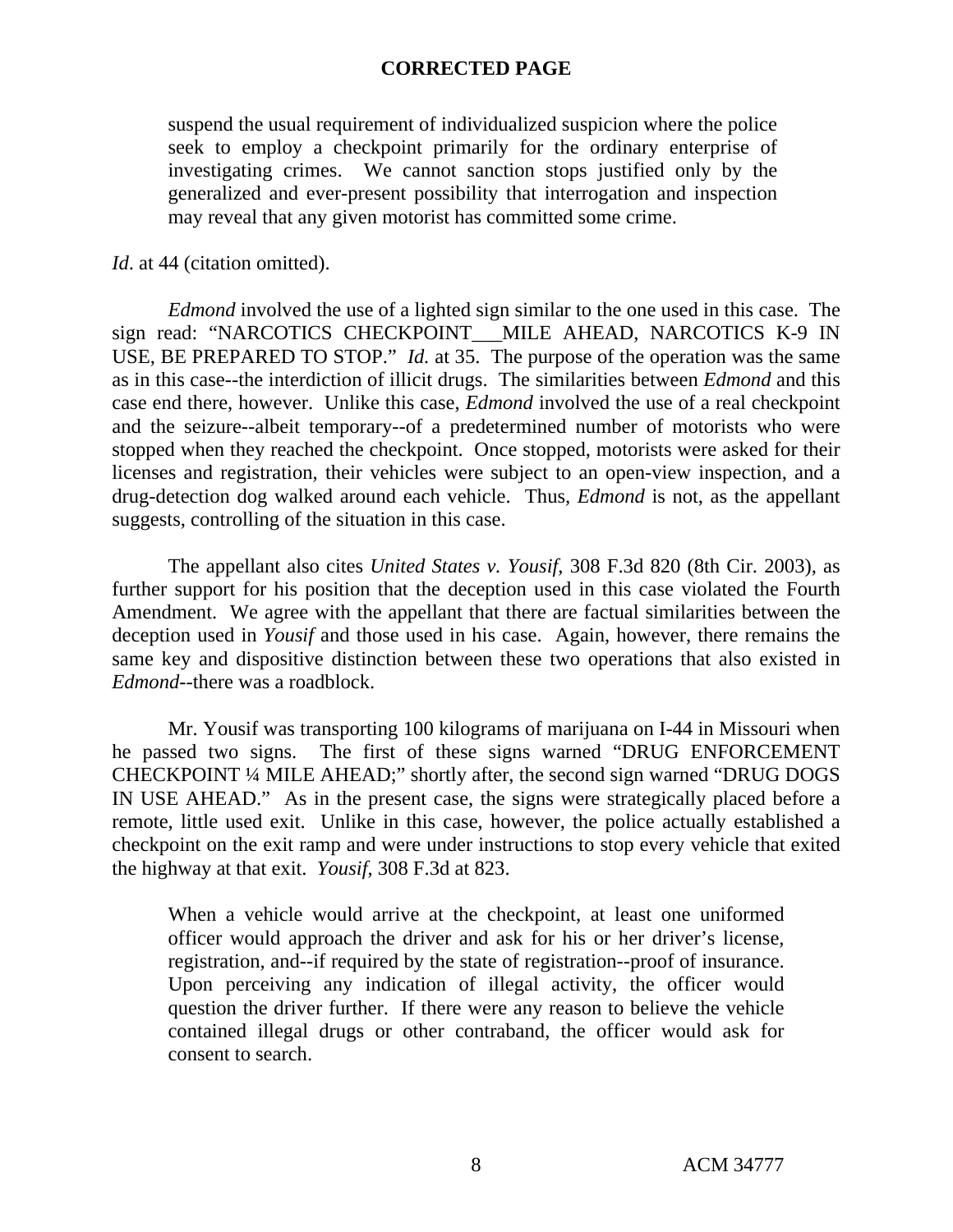*Id.* at 823-24. Upon taking the exit, Mr. Yousif was stopped at the checkpoint and in due course gave consent to the search of his vehicle during which the marijuana was discovered. *Id.* at 824. The court concluded that the checkpoint was unconstitutional. *Id.* at 827. In the court's view, even though the case differed from *Edmond,* because the signs were used to merely suggest a way to avoid a police checkpoint, the mere fact some individuals took the exit under such circumstances did not create individualized reasonable suspicion of illegal activity as to all of them.<sup>4</sup> The court remanded the case to allow the district court to determine whether Mr. Yousif's consent to search was nevertheless sufficient to purge the taint of the initial illegal stop.

Here, in contrast, there was no roadblock or checkpoint in use as advertised on the sign or at Exit 530, and motorists who chose to take Exit 530 were not impeded in any manner unless they were first observed committing a traffic violation under Texas law. We conclude, therefore, that this case is clearly distinguishable from *Edmond* and *Yousif,* and that *Edmond* is not controlling. This does not, however, end the inquiry as to whether the appellant's Fourth Amendment rights were violated.

As we noted earlier, there is no dispute that the police in this case used minor traffic offenses as the probable cause to stop motorists, including the appellant, at Exit 530 during the course of a drug interdiction operation. These traffic offenses were simply a pretext for their real motivation of intercepting illicit narcotics in the vehicles of those who might be attempting to evade the nonexistent drug checkpoint. Thus, the question remains, to borrow from the appellant's assignment of error, "whether it is a violation of the Fourth Amendment for a police officer to make a pretext stop as part of a drug interdiction operation when the stop was part of a general scheme to use minor traffic violations as a justification to stop motor vehicles and search for illegal drugs." The appellant's framing of this issue is only half correct. While it is true that the Texas police used a minor traffic violation as the reason to stop and question the appellant, it is not true that this initial stop was used to justify the search of his vehicle. As we have noted above, the traffic stop justified only the appellant's temporary seizure; it did not-- and indeed could not--justify the search of his vehicle.

Instead, the initial search of the appellant's vehicle was based on the appellant's consent--given twice to two separate officers--and the search of the sealed box was based on Trooper Dalme's reasonable belief, based on training and experience, that it contained marijuana. There is nothing unconstitutional about asking a lawfully stopped motorist for consent to search his or her vehicle. *Ohio v. Robinette*, 519 U.S. 33 (1996). The appellant does not contest the voluntariness of his consent to search the vehicle.

 $\frac{1}{4}$ <sup>4</sup> But see *Mack* where the Missouri Supreme Court reached the opposite conclusion in respect to a nearly identical deceptive drug interdiction operation. In *Mack*, the court held that individualized reasonable suspicion does exist to stop a motorist who exits at a remote location after passing a deceptive drug checkpoint sign.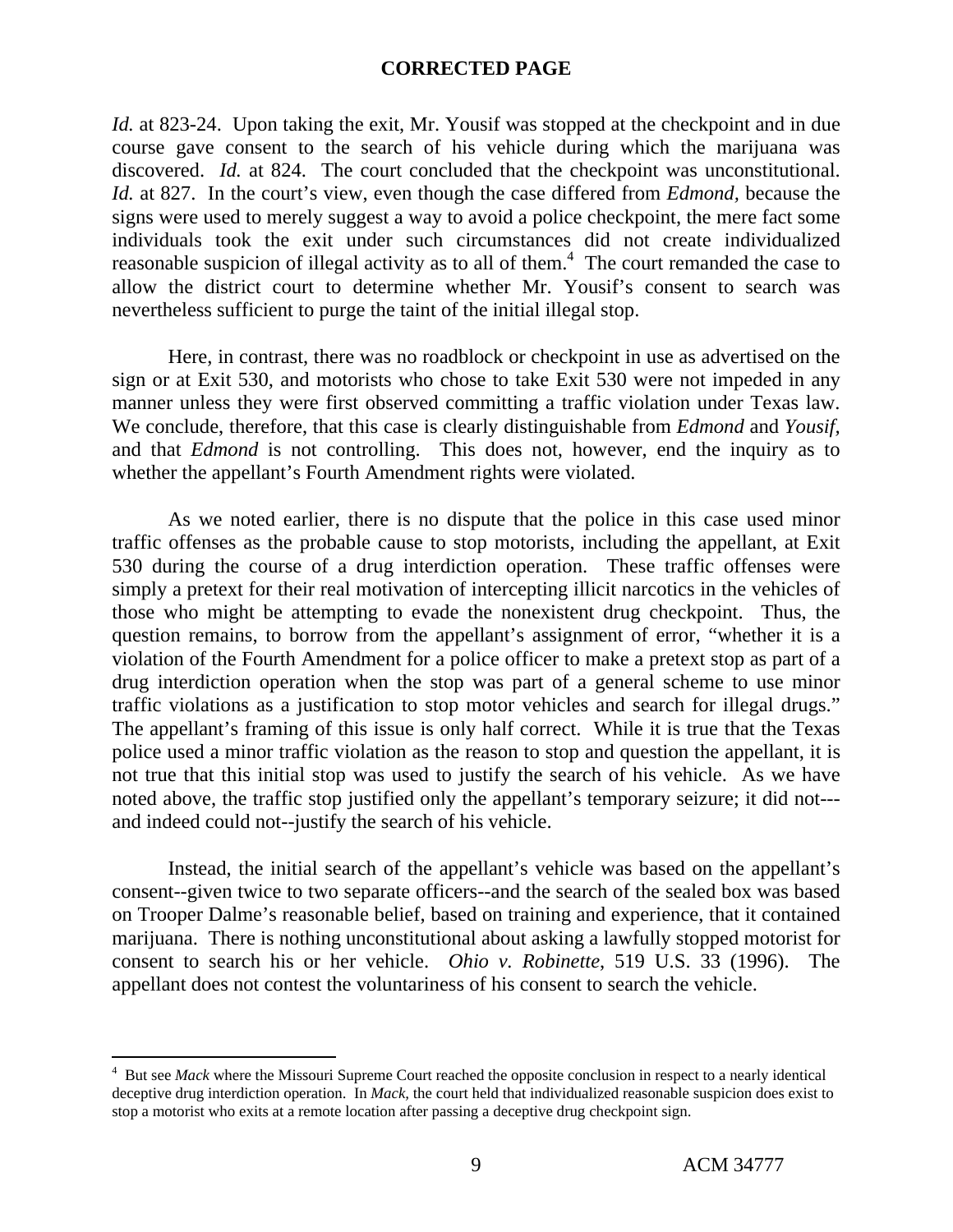The stop of a motor vehicle based on an observed violation of a traffic law is a stop based upon probable cause and is, therefore, reasonable under the Fourth Amendment. *Whren v. United States*, 517 U.S. 806 (1996). That the officer had a subjective intention for the stop besides the traffic violation does not change this analysis. As the Supreme Court has made crystal clear, "the fact that the officer does not have the state of mind which is hypothecated by the reasons which provide the legal justification for the officer's action does not invalidate the action taken as long as the circumstances, viewed objectively, justify that action." *Id*. at 813 (citation omitted). Constable Redwine's action in stopping the appellant for a routine traffic violation was objectively justified, notwithstanding the fact that it was done as part of a drug interdiction operation and in the hope that it would lead to the discovery of illicit drugs. *See generally*, *United States v. Hornbecker*, 316 F.3d 40 (1st Cir. 2003) (Illinois State Police drug interdiction team used routine traffic stop to further its drug enforcement purposes).<sup>5</sup> We hold the military judge did not abuse his discretion in denying the appellant's motion to suppress. Given our resolution of this issue, it is unnecessary for us to decide whether Constable Redwine had a reasonable suspicion to justify an investigative stop of the appellant independent of the traffic offense. *Robinson,* 58 M.J. at 429.

### *III. The Appellant's Financial Records*

The appellant denied any knowledge that he was transporting \$17,000.00 worth of marijuana from Oklahoma to Louisiana. As part of his case, the trial counsel offered and the military judge admitted over defense objection the appellant's bank records for the period of June 1998 through June 1999 and the testimony of a bank official explaining those records, to establish the appellant's financial motive to commit the offense. The trial counsel used the records to briefly argue that the appellant was in a difficult financial position as a result of a number of factors, including a divorce, outstanding child support, loans, and overdue bills. Trafficking drugs simply provided him the opportunity to make a great deal of money. The appellant now argues that it was improper to offer this evidence because it did nothing more than establish his "poverty."

While we agree with the appellant that evidence of poverty offered merely to show that an accused is poor is impermissible, it simply does not follow from this observation that all evidence of a person's financial circumstances is inadmissible. *See United States v. Mitchell,* 172 F.3d 1104 (9th Cir. 1999). Indeed, as the Ninth Circuit pointed out in *Mitchell*, it has issued other decisions upholding the admissibility of such evidence when it is logically relevant to a disputed issue. *See United States v. Jackson*, 882 F.2d 1444 (9th Cir. 1989) (evidence that the defendant was short on funds and having financial difficulties was properly admitted because it showed more than the mere fact that the defendant was poor); *United States v. Feldman*, 788 F.2d 544 (9th Cir. 1986) (evidence

 $\frac{1}{5}$ <sup>5</sup> Like the present case, *Hornbecker* also involved a significant amount of marijuana seized during a consent search after a traffic stop that was suppressed in state court but admitted in a federal prosecution.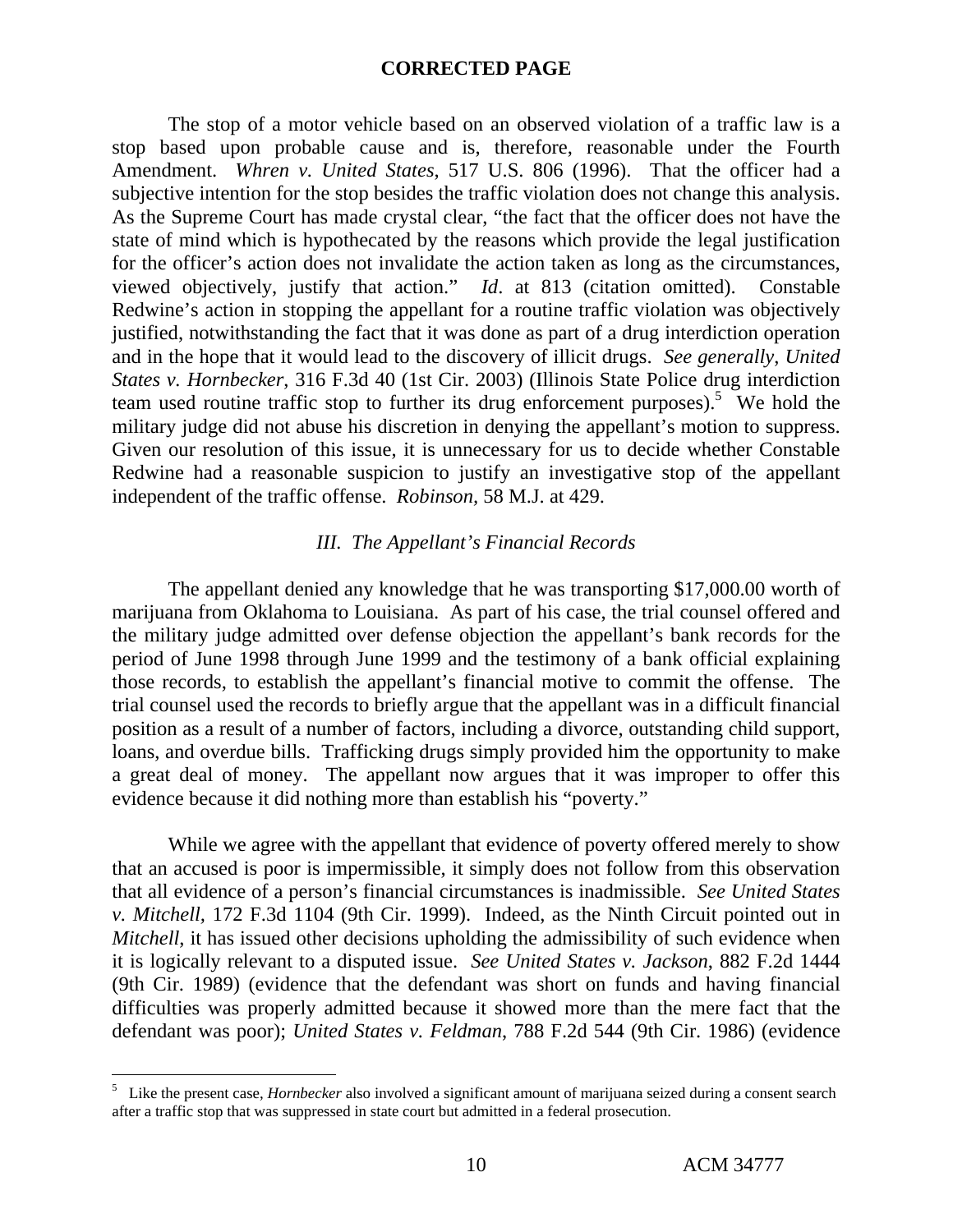that the defendant owed substantial sums was relevant to show motive to commit a crime involving financial gain). Our superior court has also recognized that such evidence may prove motive and thus is admissible where evidence of financial difficulties was used to prove motive to commit larceny. *United States v. Smith*, 52 M.J. 337 (C.A.A.F. 2000). The appellant's financial circumstances were probative of his motive to commit the offense. We hold that the military judge did not abuse his discretion in admitting this evidence.

# *IV. Sufficiency of the Evidence*

The appellant asserts that the evidence is both factually and legally insufficient to support his conviction. We disagree.

The test for legal sufficiency is whether, considering the evidence in the light most favorable to the government, a rational trier of fact could have found the elements of the crime beyond a reasonable doubt. *Jackson v. Virginia*, 443 U.S. 307, 318-19 (1979); *United States v. Turner*, 25 M.J. 324, 325 (C.M.A. 1987); *United States v. Reed*, 54 M.J. 37 (C.A.A.F. 2000); Article 66(c), UCMJ. Clearly, there was sufficient competent evidence in the record of trial for a rational trier of fact to have found the elements of the offense beyond a reasonable doubt.

The test for factual sufficiency is whether, after weighing all the evidence in the record of trial and recognizing that we did not see or hear the witnesses, including the appellant, as did the trial court, we are convinced of the appellant's guilt beyond a reasonable doubt. *Reed*, 54 M.J. at 41 (citing *Turner*, 25 M.J. at 325); Art. 66(c), UCMJ. Reasonable doubt, however, does not mean the evidence must be free from conflict. *United States v. Lips,* 22 M.J. 679, 684 (A.F.C.M.R. 1986). "[T]he factfinders may believe one part of a witness' testimony and disbelieve another." *United States v. Harris*, 8 M.J. 52, 59 (C.M.A. 1979). Appling this standard, we are convinced beyond a reasonable doubt of the appellant's guilt. We hold that the conviction is legally and factually sufficient.

# *V. The Excluded Polygraph Information During Sentencing*

On 4 December 2000, the appellant submitted to a private polygraph administered by an Oklahoma-licensed examiner. This examiner opined that the appellant was truthful when he denied knowing that he was transporting marijuana at the time of his arrest. During the sentencing hearing, the appellant wanted to state the following in his unsworn statement concerning this polygraph:

Never in my wildest dreams did I ever once imagine that my life would end here in your hands especially after I took and passed a polygraph. I was asked point blank if I knew there was marijuana in the box to which I responded no. The polygrapher found no deception with my answers. I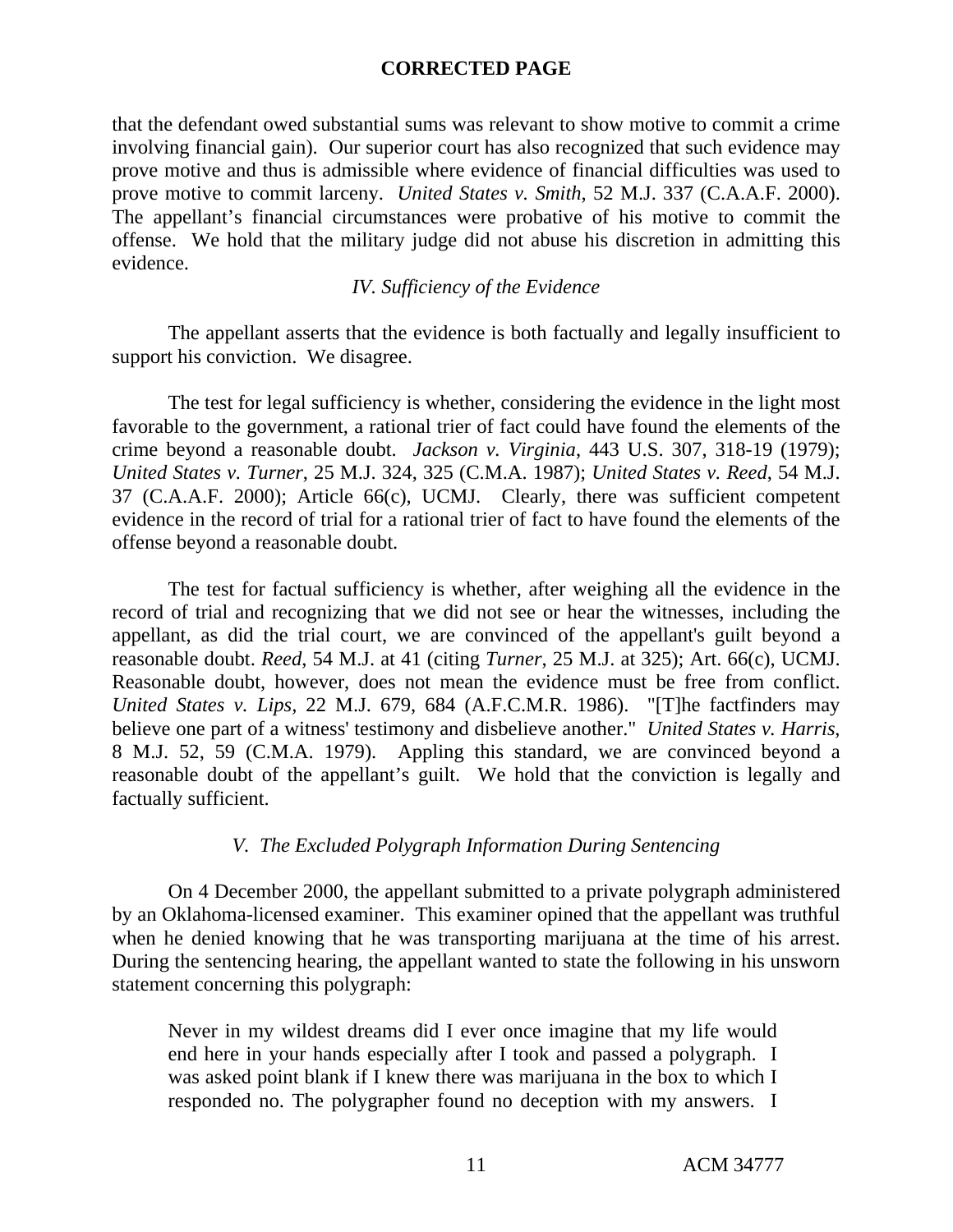was hopeful at that point that based on the fact that I did pass, I would not face charges again; however, that was not to be and now my future is in your hands.

The military judge ruled that mention of the polygraph was not permitted by either Mil. R. Evid. 707 or Rule for Courts-Martial (R.C.M.) 1001(c). The primary basis for his ruling, however, was that it was not a proper matter in extenuation under R.C.M. 1001(c). As he explained:

I find that the rule does not allow an Accused, in an unsworn statement, to impeach the verdict of the court. The ruling is that the Accused may not make a statement which the logical consequence is that he is telling the members that he is not guilty of the offense.

On appeal, the appellant argues that this information was offered not to impeach the members' findings but to show "the emotional roller coaster" he was forced to endure before trial. The record reveals, however, that this is not quite the context in which the issue was presented. The military judge was rightly concerned that the only logical reason to offer the information was to impeach the members' findings. When pressed to explain how this information could be offered for any purpose other than to say, "your findings are wrong," the defense counsel was unable to do so.

Mil. R. Evid. 707 provides, in part, "the opinion of a polygraph examiner, *or any reference* to an offer to take, failure to take, or the taking of a polygraph examination, shall not be admitted into evidence." (Emphasis added.) The Supreme Court has upheld this rule of evidence. *United States v. Scheffer*, 523 U.S. 303 (1998). R.C.M. 1001(c) defines matters that an accused may present in extenuation or mitigation. Matters in extenuation serve to explain the circumstances of the offense, "including those reasons for committing the offense which do not constitute a legal justification or excuse." Matters in mitigation serve "to lessen the punishment to be adjudged by the court-martial, or to furnish grounds for a recommendation of clemency." *Cf. United States v. Edwards*, 58 M.J. 49 (C.A.A.F. 2003) (alleged violation of an accused's rights does not serve to explain the circumstances of the offense or mitigate the punishment and thus an accused may voluntarily waive mentioning the matter as a term of a pretrial agreement).<sup>6</sup>

The right of a convicted servicemember to address the court-martial in an unsworn statement during sentencing is an important and traditional right under military law and should be broadly construed in such a light. *United States v. Grill*, 48 M.J. 131 (C.A.A.F. 1998). Military judges must be scrupulous in protecting this right and should normally

 $\frac{1}{6}$ <sup>6</sup> Edwards involved the question of whether it is a violation of public policy for an accused to voluntarily forgo the opportunity to discuss information in his unsworn statement that is neither proper extenuation or mitigation, and thus presents a different question than the one at bar. Had Edwards not entered into a pretrial agreement, the issue before the Court would have been different.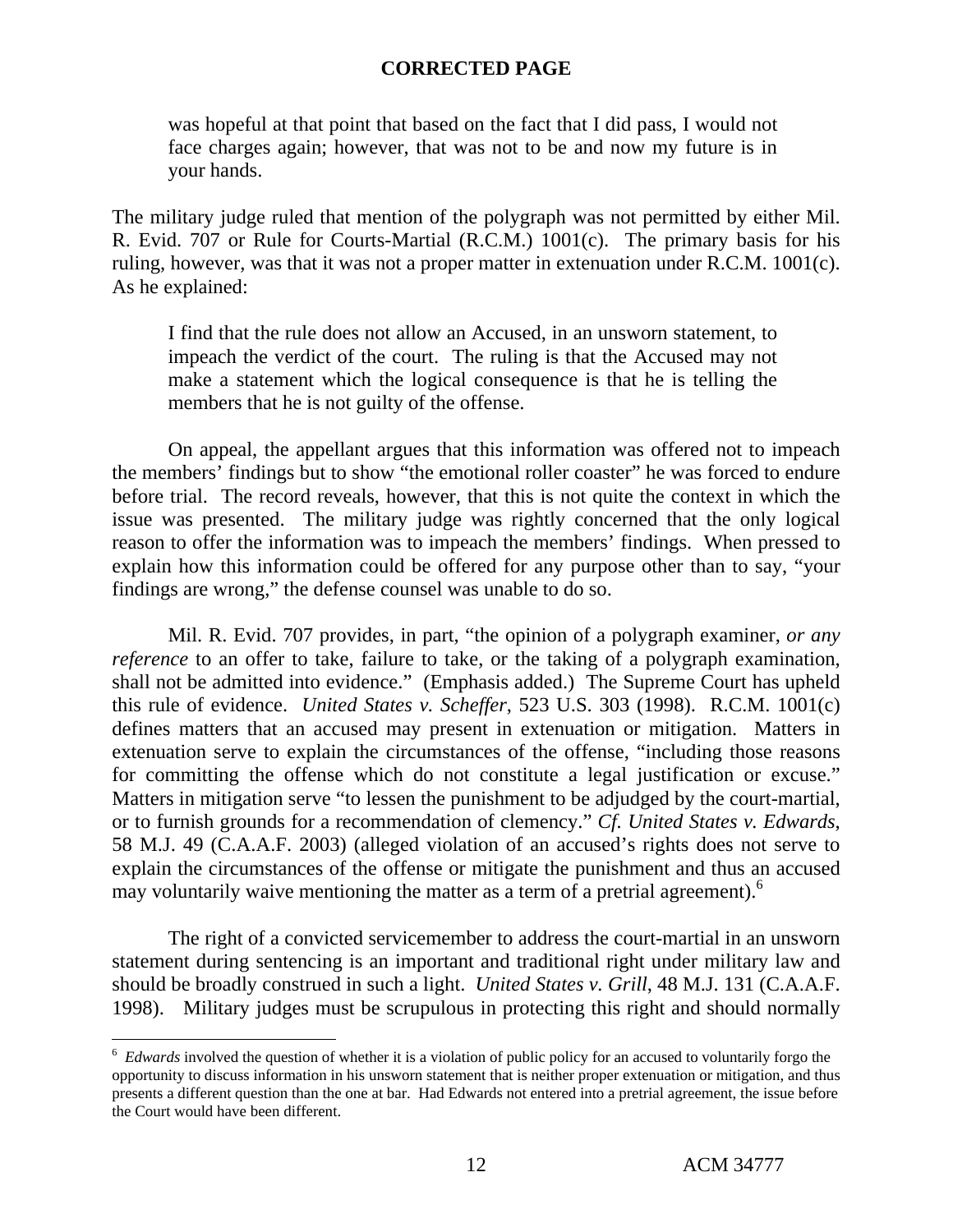place objectionable matter in context through properly tailored instructions rather than precluding an accused from mentioning it in his or her unsworn statement*. Id.* Under the current state of the law, exclusion of objectionable material from an unsworn statement should be the exception, not the norm. This does not mean, however, that an accused's right to say whatever he wants is wholly unconstrained. *United States v. Tschip*, 58 M.J. 275, 276 (C.A.A.F. 2003). *See Edwards*, 58 M.J. at 53 (the right to make an unsworn statement is not unlimited).

In our view, *Grill* has not rendered military judges powerless when it comes to controlling the content of unsworn statements. Pre*-Grill* case law holds that an accused does not have the right to impeach the court's findings during the sentencing portion of his trial. *United States v. Teeter*, 16 M.J. 68 (C.M.A. 1983). In addition, he does not have the right to comment on the prior sexual behavior of the victim of a sex offense. *United States v*. *Fox,* 24 M.J. 110 (C.M.A. 1987). These cases are, of course, not only pre*-Grill* but also address objectionable sentencing evidence and not the appropriate content of unsworn statements. Nonetheless, this distinction, in our opinion, does not change the conclusion that, in some circumstances, an accused can be precluded from offering matter, whether as evidence or in unsworn statement, that is not proper extenuation or mitigation and is barred by a rule of evidence. We find this particularly true where, as here, the only logical purpose of the information is to impeach the members' findings, the President has promulgated a per se rule of evidence excluding "any reference" to polygraphs, and that rule has withstood constitutional challenge in the Supreme Court. *See* Mil. R. Evid. 707(a). Like the military judge, we can see no logical purpose for this information other than to say to the members "your findings are wrong." In our view, that is not proper extenuation or mitigation and should not be allowed even with a limiting instruction.

We hold that the military judge did not abuse his discretion in precluding the appellant from mentioning a polygraph examination in his unsworn statement.

### *VI. Waiver of Mandatory Forfeitures*

The convening authority approved the adjudged sentence of forfeitures of all pay and allowances and waived mandatory forfeitures, for a period of six months, or until release from confinement, for the benefit of the appellant's wife. Although technically incorrect because the post-trial action did not disapprove, modify, or suspend adjudged forfeitures, *United States v. Emminizer*, 56 M.J. 441 (C.A.A.F. 2002), it clearly reflects the convening authority's intention to waive the mandatory forfeiture of pay and allowances under Article 58b, UCMJ, 10 U.S.C. § 858b, for the benefit of the appellant's wife. Furthermore, the record provides no basis to believe that she was not paid consistent with the convening authority's action or that finance officials have disputed her entitlement to this money, and the appellant has made no such claim before this Court. Indeed, the appellant states in his brief to this Court: "By the terms of the waiver,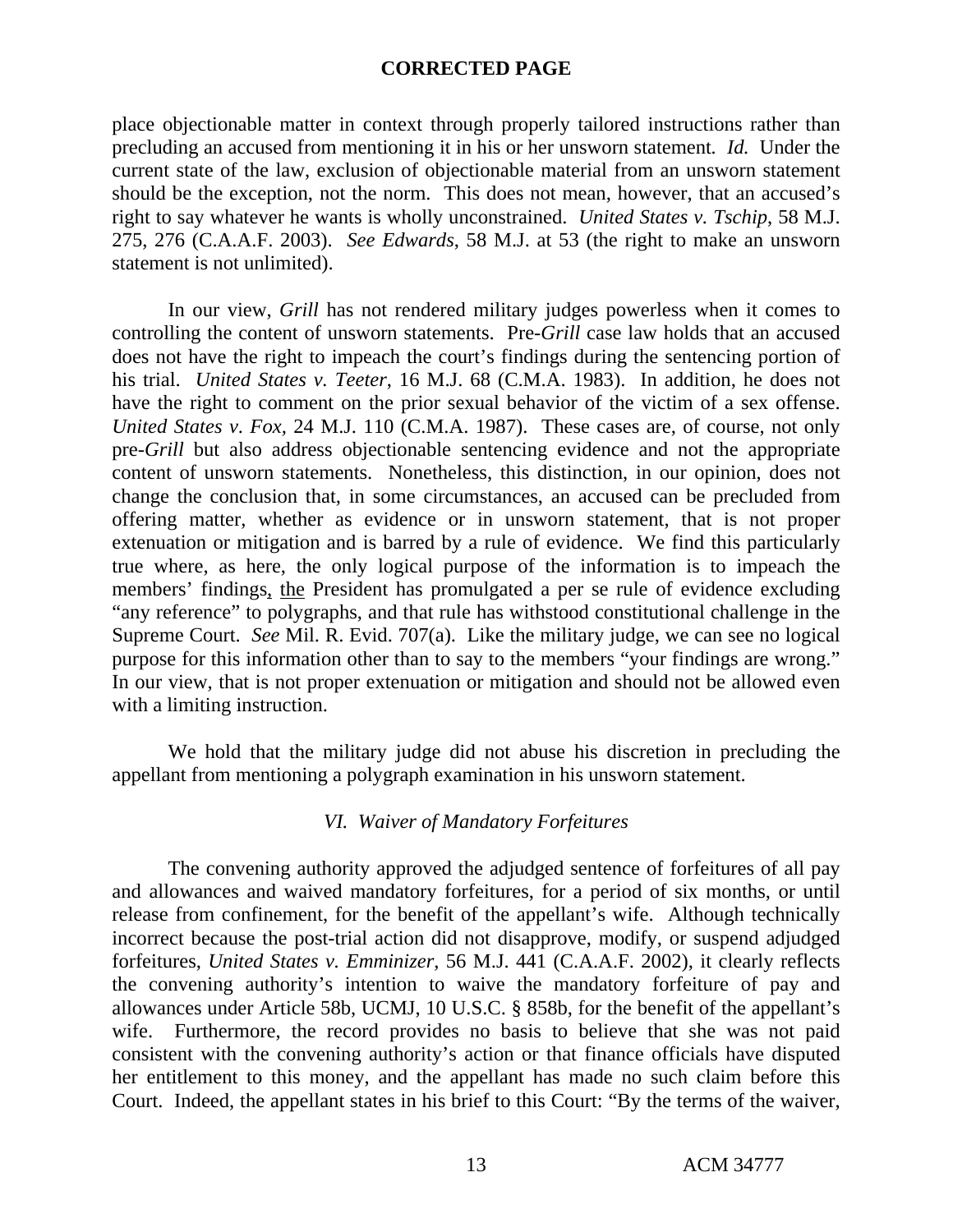Appellant's spouse received Appellant's pay and allowances rather than Appellant." We hold that the action was effective to implement the convening authority's intention; therefore, there is no reason to remand the case for a new action or to disapprove forfeitures. *United States v. Medina*, 59 M.J. 571 (A.F. Ct. Crim. App. 2003).

# *VII. Collateral Estoppel and Secretarial Approval*

The appellant's remaining issues do not require extended discussion. The United States clearly was not bound by the Van Zandt County District Court's decision to suppress the marijuana seized from the appellant's vehicle under the principle of collateral estoppel because it was not a party to that case. *United States v. Cuellar*, 27 M.J. 50 (C.M.A. 1988). The military judge, moreover, correctly determined that Secretarial permission was not necessary to proceed with federal prosecution because jeopardy had not attached under Texas law. Under Air Force Instruction 51-201, *Administration of Military Justice*, ¶ 2.5.1 (2 Nov 1999), such permission is required only when jeopardy has attached.

# *VIII. Conclusion*

The approved findings and sentence are correct in law and fact, and no error prejudicial to the substantial rights of the appellant occurred. Article 66(c), UCMJ; *Reed*, 54 M.J. at 41. Accordingly, the findings and sentence are

# AFFIRMED.

OFFICIAL

HEATHER D. LABE Clerk of Court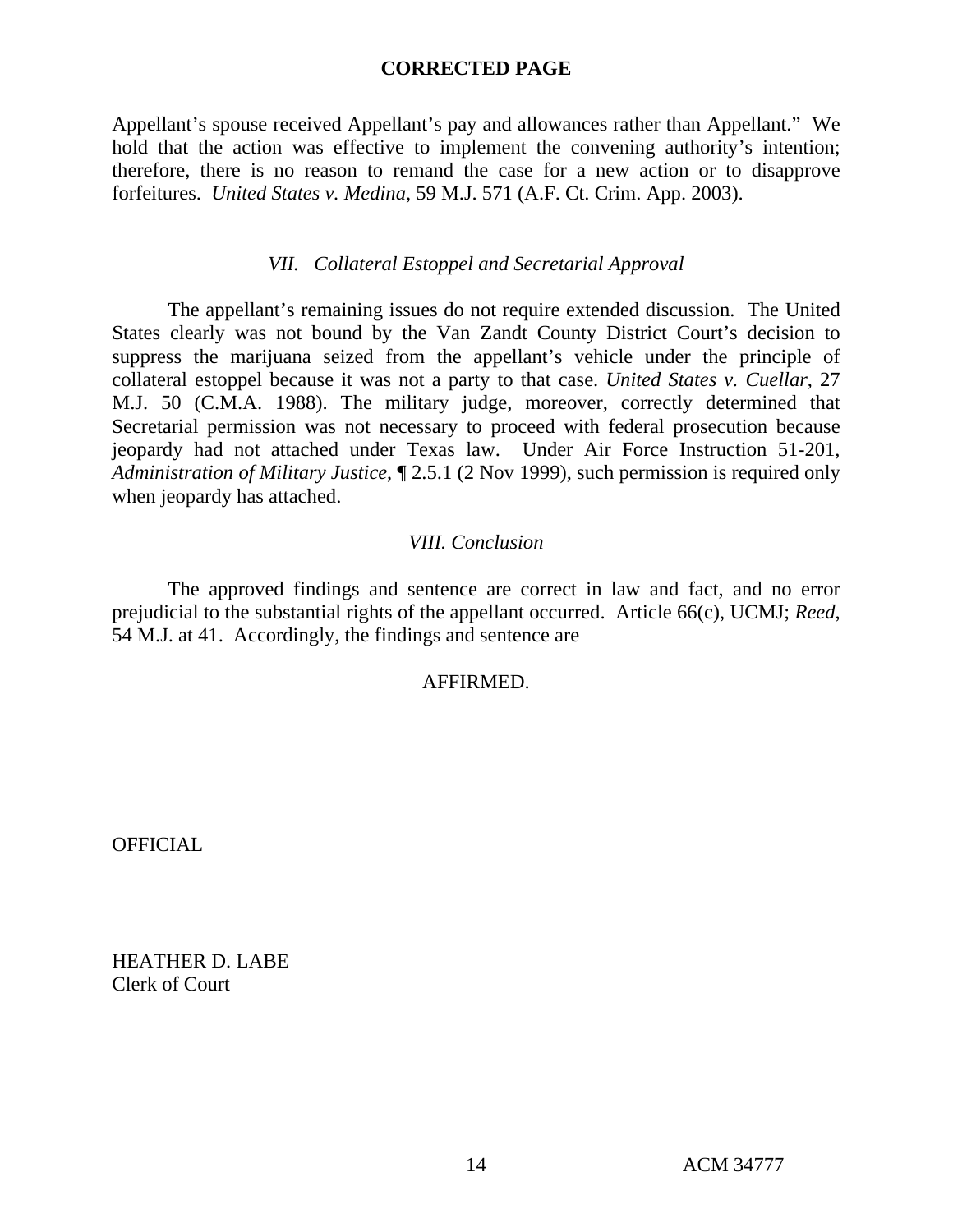UNITED STATES, Appellee

v.

Donald R. JOHNSON, Staff Sergeant U.S. Air Force, Appellant

No. 04-0300

Crim. App. No. 34777

United States Court of Appeals for the Armed Forces

Argued March 2, 2005

Decided September 27, 2005

BAKER, J., delivered the opinion of the Court in which GIERKE, C.J., and CRAWFORD and EFFRON, JJ., joined. ERDMANN, J., filed a separate concurring opinion.

#### Counsel

For Appellant: Captain John N. Page III (argued); Colonel Beverly B. Knott, Colonel Carlos L. McDade, Major James M. Winner, and Major Terry L. McElyea (on brief).

For Appellee: Captain Jin-Hwa L. Frazier (argued); Lieutenant Colonel Gary F. Spencer, Lieutenant Colonel Robert V. Combs, and Major John C. Johnson (on brief).

Military Judge: Patrick M. Rosenow

**THIS OPINION IS SUBJECT TO REVISION BEFORE FINAL PUBLICATION**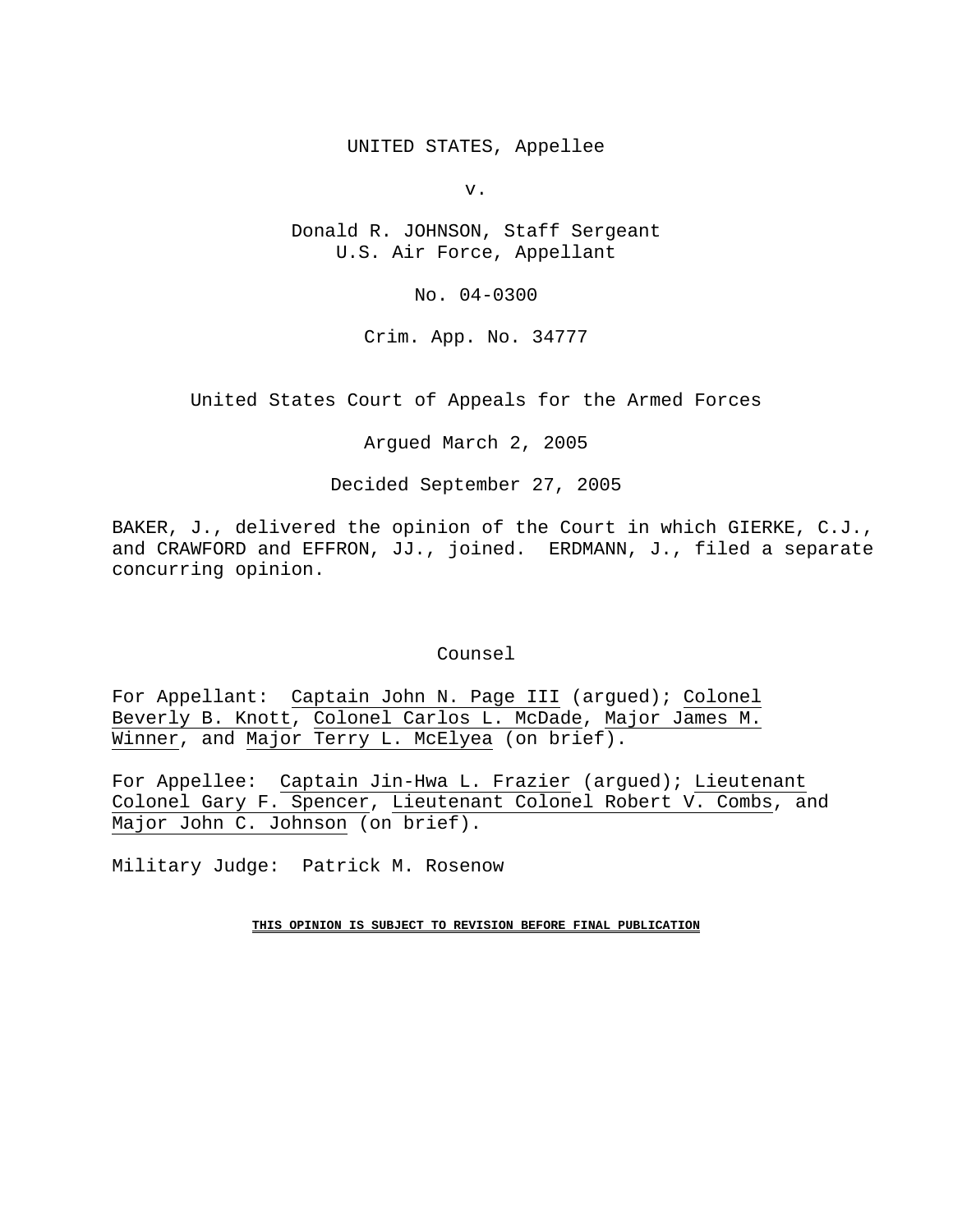Judge BAKER delivered the opinion of the Court.

 Contrary to his pleas, Appellant was convicted by members at a general court-martial for wrongful possession of marijuana with intent to distribute in violation of Article 112a, Uniform Code of Military Justice (UCMJ), 10 U.S.C. § 912a (2000). He was sentenced to a dishonorable discharge, confinement for six months, forfeiture of all pay and allowances, and reduction to pay grade E-1. The convening authority approved the sentence as adjudged but waived the mandatory forfeitures under Article 58b, UCMJ, 10 U.S.C. § 858b (2000). The United States Air Force Court of Criminal Appeals affirmed the findings and sentence. United States v. Johnson, 59 M.J. 666 (A.F. Ct. Crim App. 2000). We granted review on the following issues:

I

WHETHER IT WAS ERROR FOR THE PROSECUTION TO INTRODUCE, OVER DEFENSE OBJECTION, APPELLANT'S FINANCIAL RECORDS FROM JUNE 1998 UNTIL JUNE 1999 AND TO THEN ARGUE THAT THIS EVIDENCE OF POVERTY CREATED A MOTIVE FOR APPELLANT TO KNOWINGLY POSSESS MARIJUANA WITH THE INTENT TO DISTRIBUTE.

II

WHETHER THE MILITARY JUDGE ERRED BY DIRECTING APPELLANT NOT TO DISCUSS A POLYGRAPH EXAMINATION DURING HIS UNSWORN STATEMENT WHEN A LIMITING INSTRUCTION TO THE MEMBERS WOULD HAVE BEEN SUFFICIENT TO ADDRESS THE MILITARY JUDGE'S CONCERNS WHILE STILL PRESERVING APPELLANT'S ALLOCUTION RIGHTS.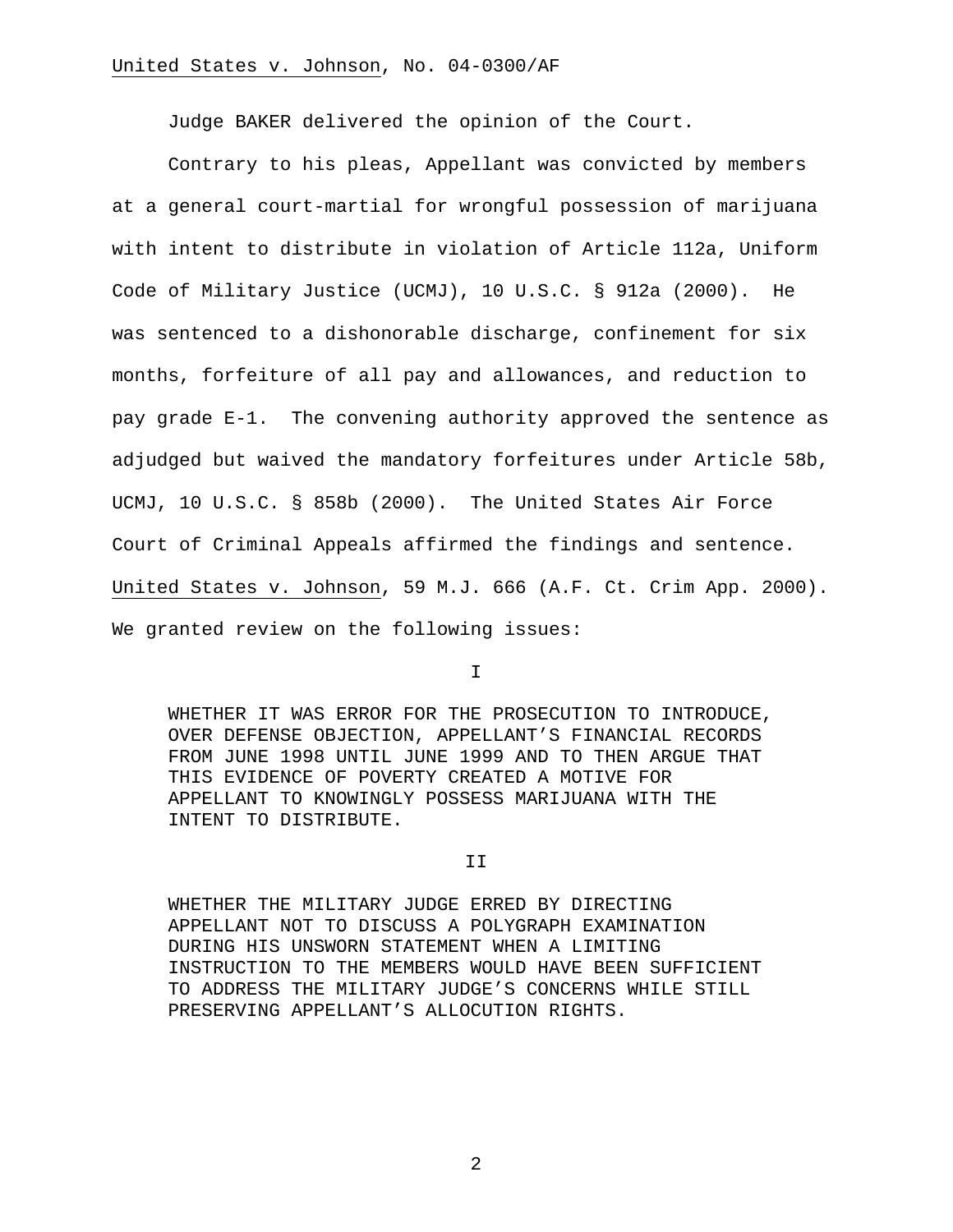#### III

WHETHER THIS HONORABLE COURT SHOULD DISAPPROVE THE ADJUDGED FORFEITURES TO ENSURE THE CONVENING AUTHORITY'S CLEMENCY DECISION TO PROVIDE APPELLANT'S PAY AND ALLOWANCES TO APPELLANT'S FAMILY IS NOT FRUSTRATED.

 For the reasons that follow, we conclude that the military judge erred in admitting Appellant's financial records but that this error was harmless. Conversely, we conclude that the military judge did not err in precluding Appellant from discussing his polygraph results during his unsworn statement.<sup>1</sup>

#### BACKGROUND

 On June 25, 1999, Appellant, a 30-year-old staff sergeant (E-5) with twelve years of service, and a friend, Staff Sergeant (SSgt) Houston, were traveling together in separate vehicles from Tinker Air Force Base, near Oklahoma City, to Monroe, Louisiana. They took an exit ramp while passing through Van Zandt County, Texas, on Interstate 20 and were stopped by local law enforcement authorities. The facts surrounding this stop and the subsequent discovery of marijuana in Appellant's car are found in the lower court's opinion:

At approximately 2200, the appellant exited I-20 at Exit 530. SSgt Houston was traveling immediately behind him in a separate vehicle. Although strenuously disputed by the appellant and SSgt Houston, the evidence indicates, and the military judge so found, that the appellant was stopped because

i

 $^1$  We have also concluded that the adjudged forfeitures in this case should be disapproved under the authority of United States v. Emminizer, 56 M.J. 441 (C.A.A.F. 2002).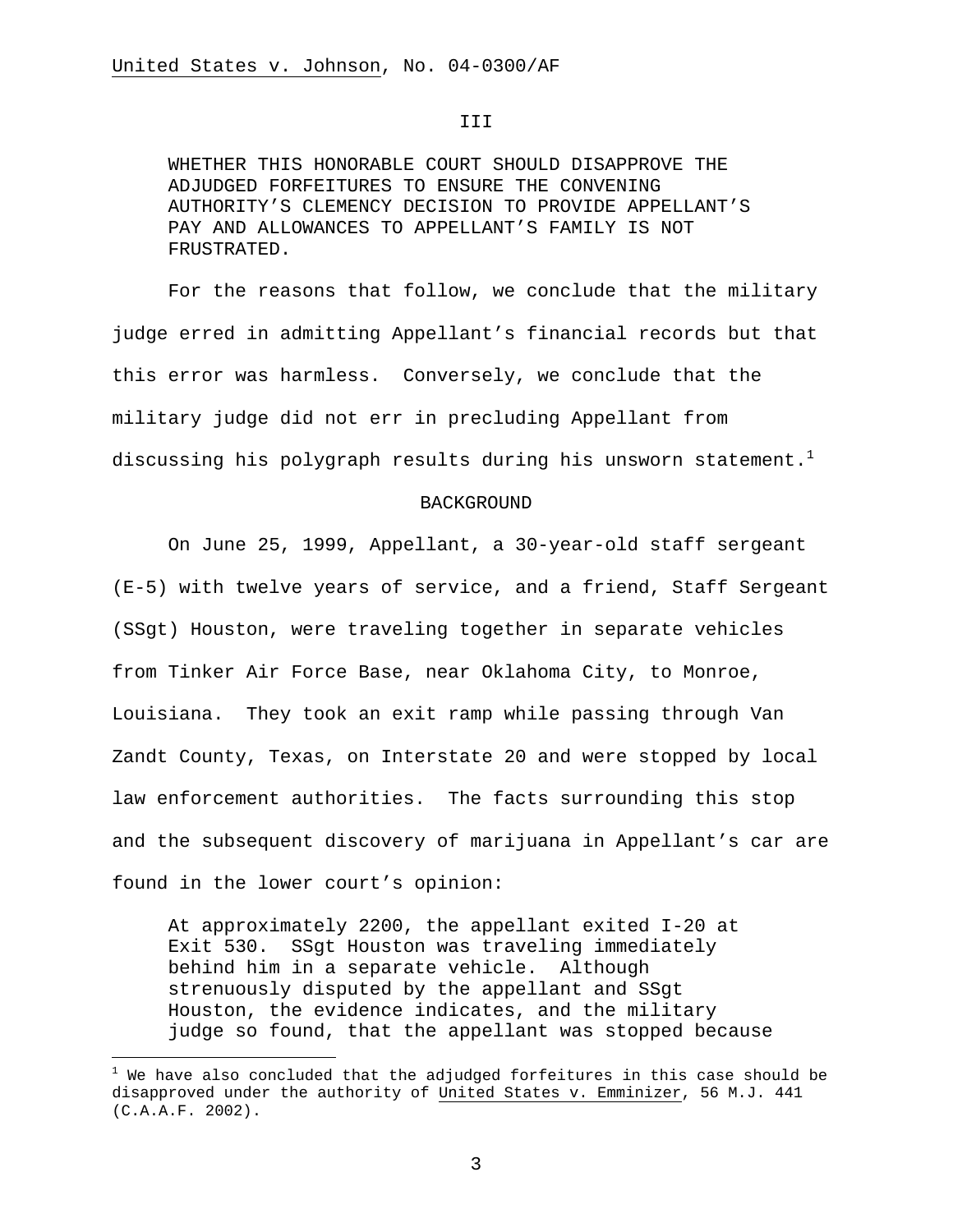he crossed the centerline after entering FM 1255. Although there were several officers at the scene from different local law enforcement agencies, only Deputy Constable Mickey Redwine and his superior, Constable Jim David Smith were positioned to observe the appellant's traffic violation. Constable Redwine, who was located on the side of the road, observed the appellant straddle the centerline and then signaled with a flashlight for him to pull over. SSgt Houston stopped behind the appellant's vehicle. There was no other traffic on the frontage road, other than police vehicles, and neither the appellant nor SSgt Houston was driving in an erratic or dangerous manner.

Constable Redwine told the appellant that he was stopped because he had failed to maintain his lane. The Constable retrieved the appellant's license and registration and asked him if he had any weapons or drugs. The appellant indicated that he did not and consented to the search of his car. At this point, Trooper Bruce Dalme of the Texas Department of Public Safety stepped in to assist Constable Redwine because Redwine found himself dealing with both the appellant and SSgt Houston at the same time. Trooper Dalme and his partner, Trooper Steven Baggett, had been patrolling in the area of Exit 530 and were present at the time the appellant and SSgt Houston were stopped but these officers were not actually participating in the drug interdiction operation. Both troopers have extensive training and experience in drug detection, including exposure to the smell of marijuana. Trooper Dalme first engaged the appellant in conversation and found him "unusually nervous" compared to most contacts he has with the public in the course of his duties as a police officer. After speaking with the appellant, Trooper Dalme "felt there may be something else going on and [he] asked him if he had anything illegal in his vehicle." The appellant replied that he did not and once again gave consent to search his vehicle.

Trooper Dalme began his search at the rear of the vehicle and within about 45 seconds found a box sealed with tape that was covered by clothes in the rear of the vehicle. He immediately noticed the strong odor of marijuana coming from the box and asked Trooper Baggett to smell it, too. Trooper Baggett confirmed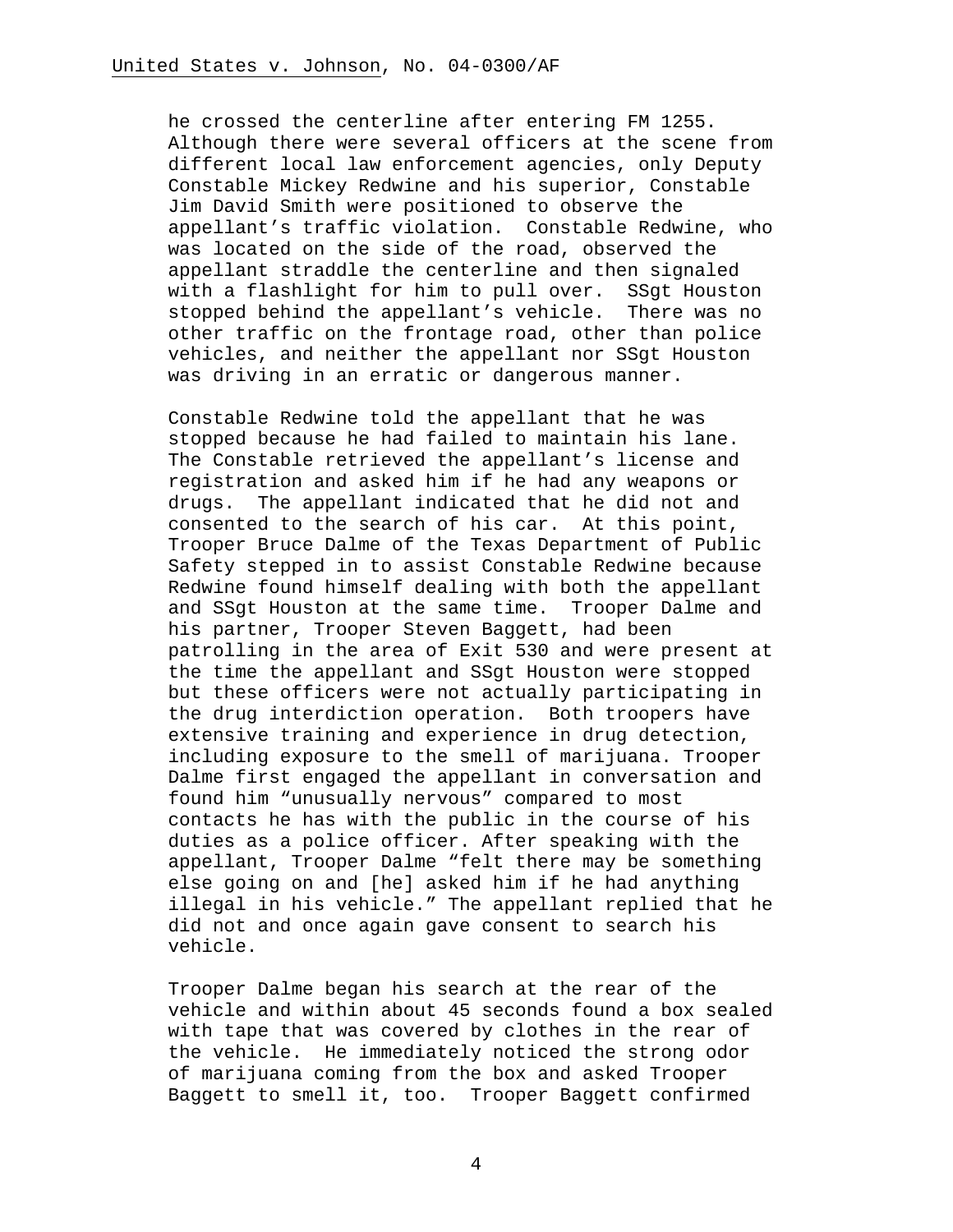the unmistakable, strong odor of marijuana. At that point, Trooper Dalme directed Canton Police Officer Michael King to place the appellant under arrest. Trooper Dalme then opened the box and found three bricks of compressed marijuana wrapped in cellophane. The box also contained coffee beans and a plastic bag. According to testimony at trial, coffee beans are used to mask the smell of marijuana, which is sometimes compressed to facilitate its transportation and concealment in transit  $\ldots$ . The marijuana seized from the appellant's car was worth approximately \$17,000.00.

### Johnson, 59 M.J. at 669-70.

 During the Government's case, trial counsel introduced for admission a copy of Appellant's bank statements covering the period from June 1998 through June 1999. Trial counsel offered the records to show that Appellant "had a financial motive or reason for financial gain" to commit the offense. The records showed that each month during the twelve-month period, with one exception, Appellant ran a negative balance for some period during the month. Also, during one month, April 1999, the monthly statement indicated that Appellant had a check of \$420 returned for insufficient funds despite the fact that he had overdraft protection on his account. The records do not reflect, and the Government did not assert at trial, that Appellant was living beyond his means, was the recipient of unexplained wealth, had engaged in sudden changes in spending patterns, or faced imminent and extraordinary financial burden.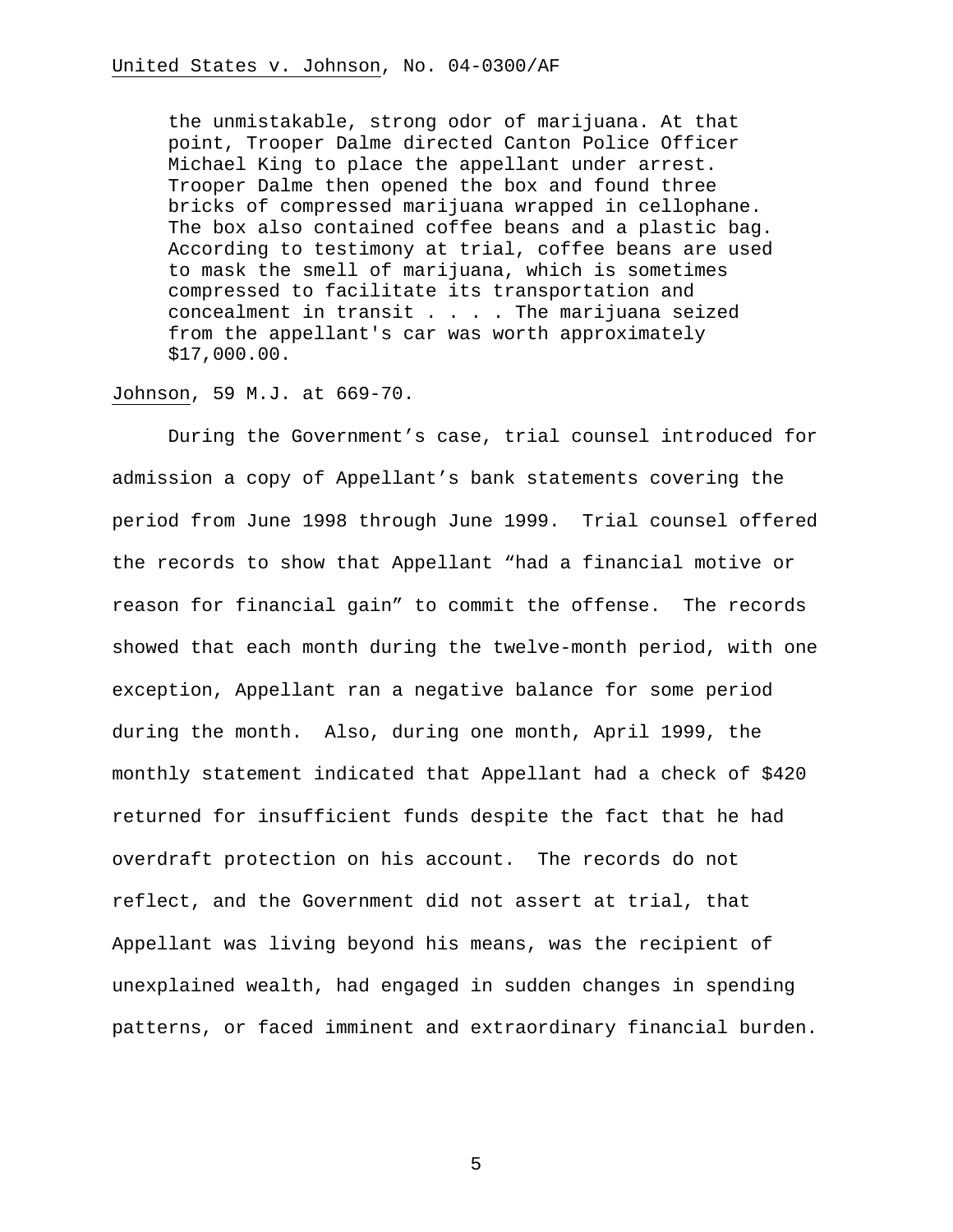During the defense case, Appellant claimed that he did not know that the marijuana was in his vehicle. Testifying in his own behalf, Appellant stated that he was a Mason and claimed that the box found in his car belonged to an associate of his named BJ, a fellow Mason. According to Appellant, about a year prior to his arrest, he had met BJ in Oklahoma City. Upon meeting him, Appellant discovered BJ was not only a fellow Mason, but was from his hometown of Monroe, Louisiana. Over the next year or so, Appellant had casual contact with BJ, seeing him around at various nightclubs or at the gym. According to Appellant, he ran into BJ "a lot off an [sic] on." In June 1999, Appellant planned to drive home to visit family in Monroe. He testified that on June 23, two days before departing, he ran into BJ at a gas station. BJ asked him to drop off a box of clothes to his cousin Junior who lived in Monroe as well. Appellant told BJ he was not yet sure he would be traveling to Monroe, and gave BJ his cell phone number so he could call to ensure Appellant would still be making the trip. Appellant received a call two days later from BJ asking to meet at the same gas station. He and BJ met and the two transferred the box from BJ's truck bed to the back of Appellant's vehicle. Regarding how he would know where to take the box once he arrived in Monroe, Appellant testified that BJ asked him for a number at which he could be reached in Louisiana. BJ would pass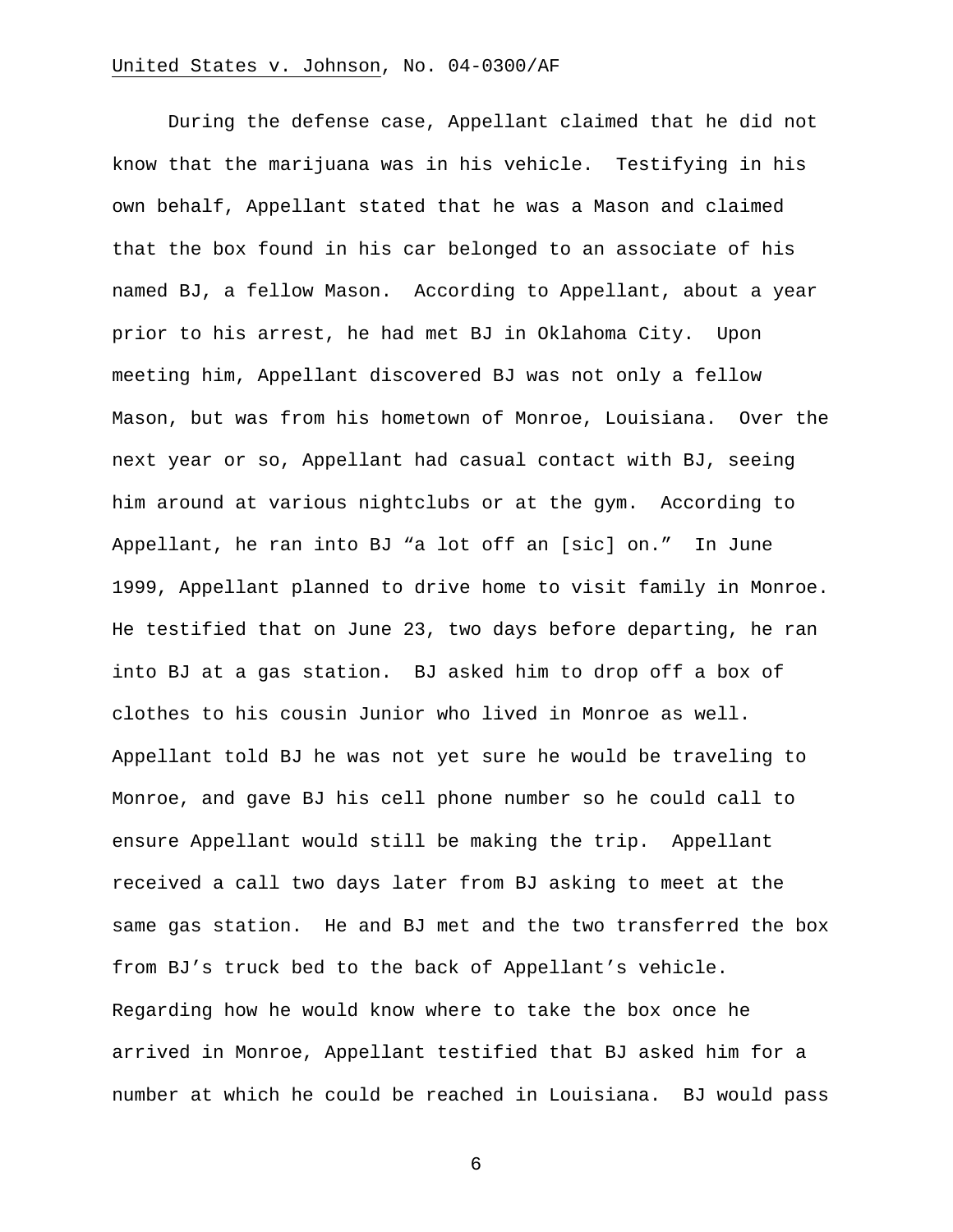this number to Junior who would in turn contact Appellant upon his arrival in Monroe.

On the stand, Appellant claimed not to recall BJ's last name and stated that he had not asked about Junior's real or full name. He also stated that he had not heard from BJ since receiving the box and being arrested despite his efforts to locate him.

#### DISCUSSION

I

### Appellant's Financial Records

Appellant contends that the military judge abused his discretion by admitting his bank records as evidence of his poor financial condition for the purpose of showing motive. In support, Appellant cites United States v. Mitchell, 172 F.3d 1104 (9th Cir. 1999), in which the court concluded in the context of a prosecution for bank robbery that poverty evidence alone had negligible probative value and produced a high danger of unfair prejudice. Id. at 1110. In contrast, the Court of Criminal Appeals concluded that Appellant's financial records were admissible because evidence of financial difficulties may prove motive to commit a crime. Johnson, 59 M.J. at 674. In reaching this conclusion, the court noted trial counsel's argument that Appellant "was in a difficult financial position as a result of a number of factors, including a divorce,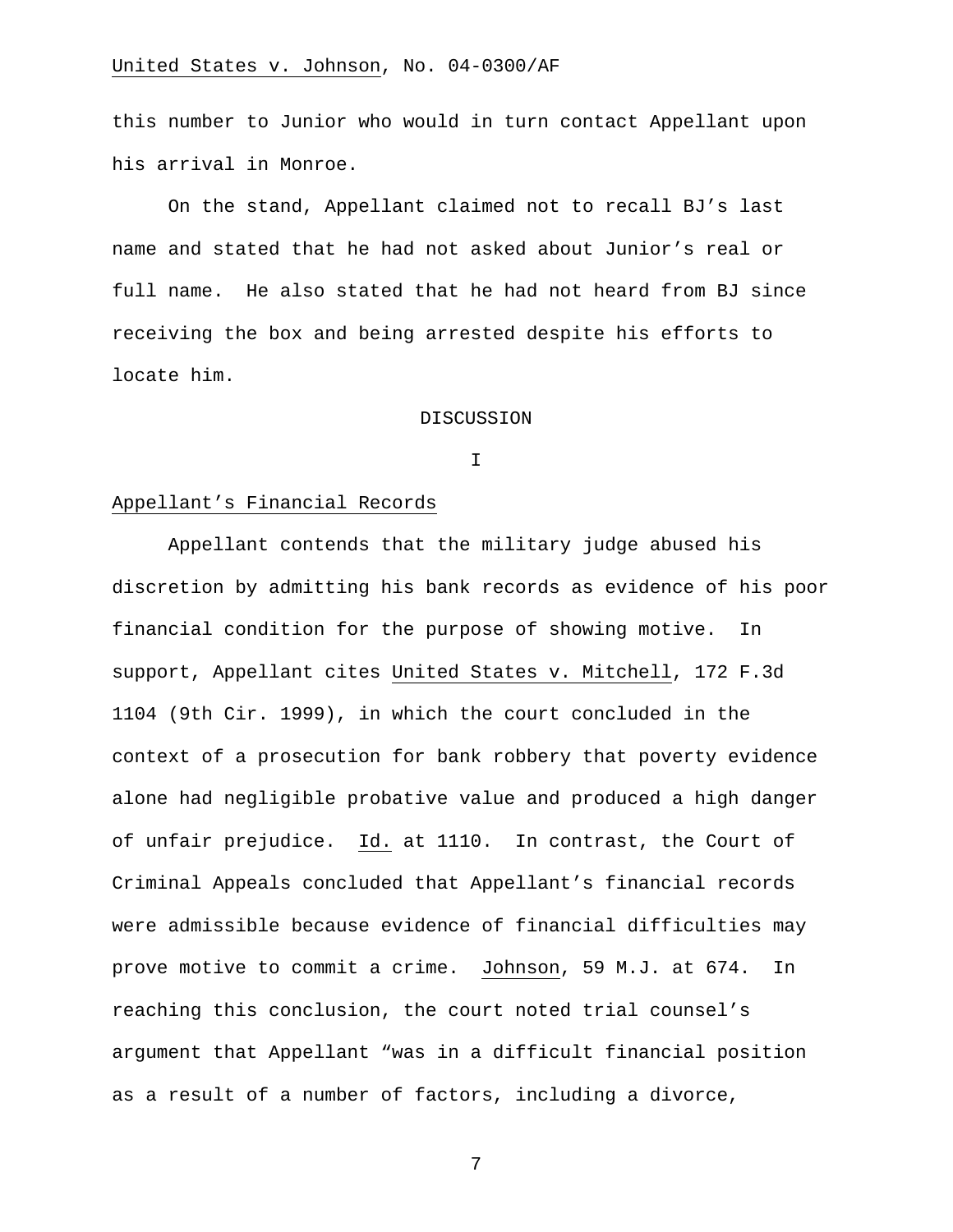outstanding child support, loans, and overdue bills. Trafficking drugs simply provided him the opportunity to make a great deal of money." Id. at 673.

A military judge's ruling on admissibility of evidence is reviewed for an abuse of discretion. United States v. Johnson, 46 M.J. 8, 10 (C.A.A.F. 1997). To be overturned on appeal, the military judge's ruling must be "'arbitrary, fanciful, clearly unreasonable' or 'clearly erroneous,'" United States v. Taylor*,* 53 M.J. 195, 199 (C.A.A.F. 2000)(quoting United States v. Travers*,* 25 M.J. 61, 62 (C.M.A. 1987)), or "influenced by an erroneous view of the law," United States v. Sullivan*,* 42 M.J. 360, 363 (C.A.A.F. 1995); United States v. Owens*,* 51 M.J. 204, 209 (C.A.A.F. 1999). Thus, two questions arise: was the evidence of Appellant's poor financial condition relevant, and if so, did its probative value substantially outweigh the danger of unfair prejudice?

 The mere lack of money, without more, as proof of motive, has little tendency to prove that a person committed a crime. Mitchell, 172 F.3d at 1108-09. "The problem with poverty evidence without more to show motive is not just that it is unfair to poor people . . . but that it does not prove much, because almost everyone, poor or not, has a motive to get more money. And most people, rich or poor, do not steal to get it." Id. at 1109. In short, wherever one falls on the financial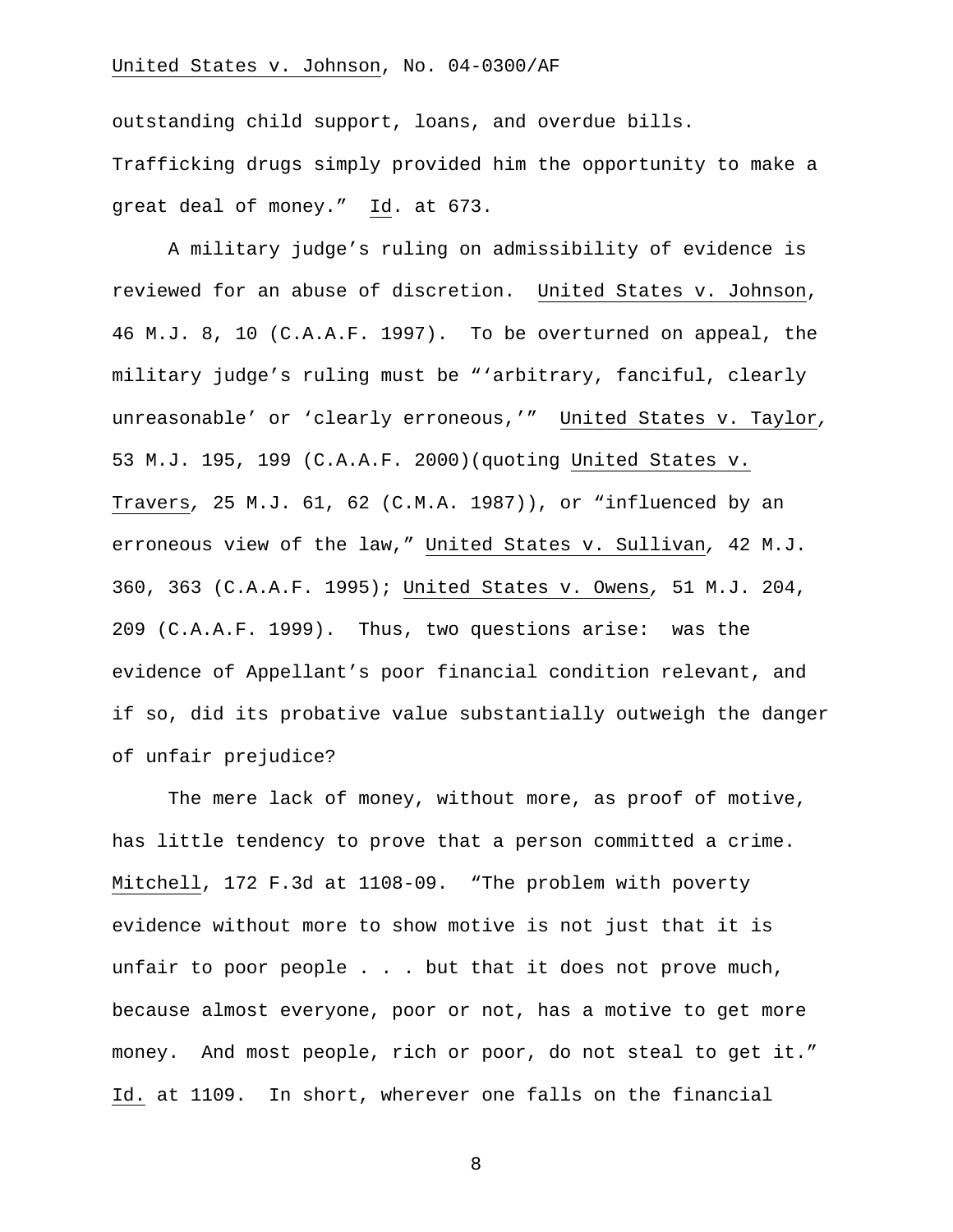spectrum, there is a critical distinction between an interest in having more money and an inclination to engage in wrongdoing to meet that interest. Thus "[a] mere interest, unconnected with inclination, desperation, or other evidence that the person was likely to commit the crime does not add much, in most cases, to the probability that the defendant committed a crime." Id. Whatever marginal probative value impecuniosity alone may possess, there is too great a risk of raising the impermissible inference that an accused committed the offense because of his modest financial means, a description that might apply to many members of the armed forces, as well as the public at large.

However, where the moving party can demonstrate a specific relevant link to the offense in question, financial evidence may be relevant to establish motive. Thus, courts have permitted financial status evidence in cases where the evidence in question reflects imminent and dire financial need, unexplained wealth, or that an accused is living beyond his means. United States v. Smith, 52 M.J. 337, 341 n.2 (C.A.A.F. 2000)(evidence of financial condition may be admissible to show an abrupt change in financial circumstances); see United States v. Weller, 238 F.3d 1215, 1221 (10th Cir. 2001)(financial evidence admitted to show sudden change in financial status where defendant possessed a large amount of cash after robbery but had an empty bank account before); United States v. Fakhoury, 819 F.2d 1415,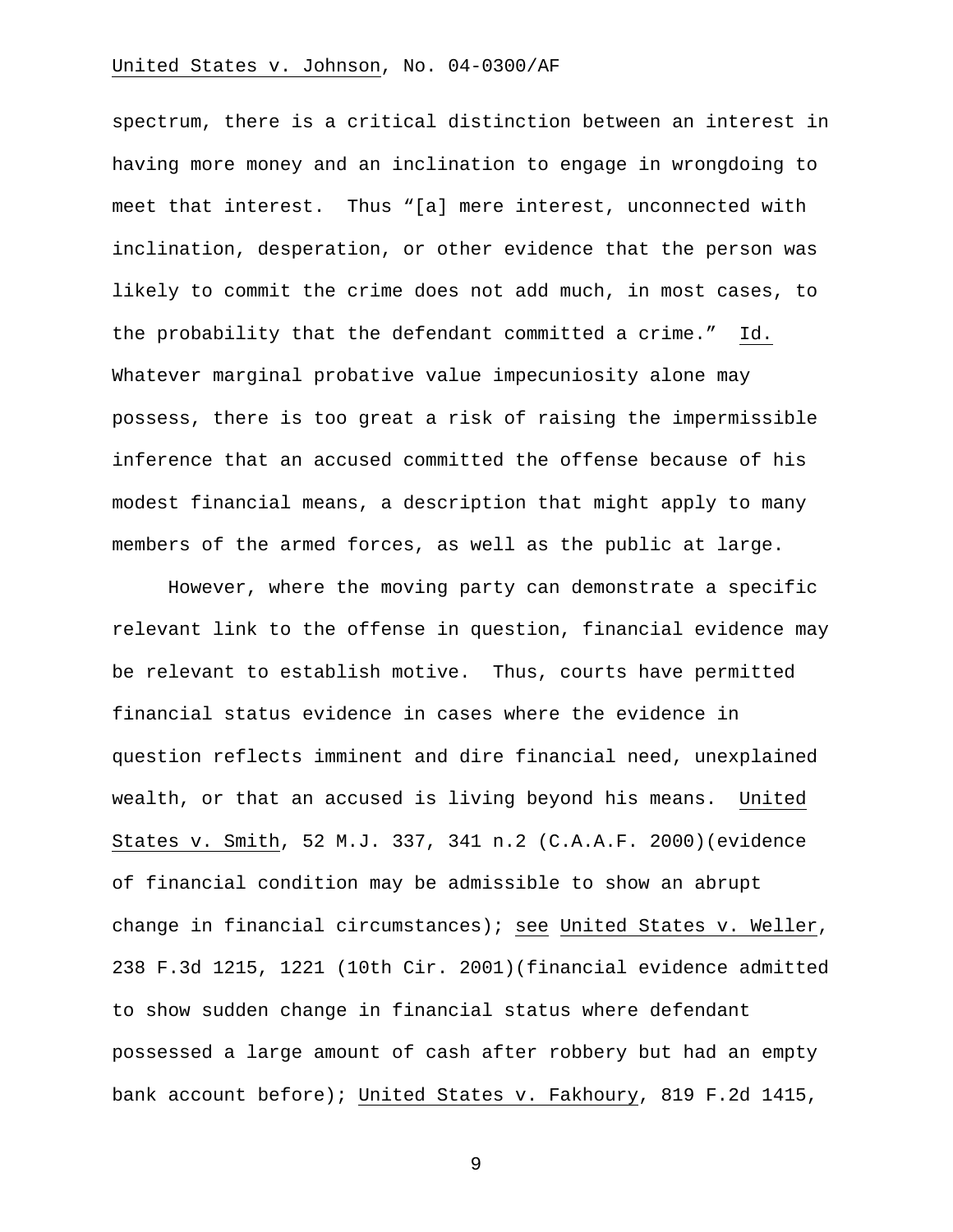1421 (7th Cir. 1987)(financial evidence admitted to show defendant living beyond his means); United States v. Reed, 700 F.2d 638, 642-43 (11th Cir. 1983)(mere fact of defendant's bankruptcy was not admissible to show that defendant had motive to embezzle where there was no evidence of dire financial consequences); Davis v. United States, 409 F.2d 453, 458 (D.C. Cir. 1969)(improper to question defendants about their financial condition when there was no showing that they lived beyond their means); United States v. Smith, 181 F. Supp. 2d 904, 908 (N.D. Ill. 2002)(evidence that bank account drawn down to zero did not establish financial desperation).

 At a session during the trial pursuant to Article 39(a), UCMJ, 10 U.S.C. § 839(a) (2000), defense counsel objected to the admission of the financial records asserting that the probative value of the records was substantially outweighed by the danger of unfair prejudice. The military judge asked counsel to "[a]rticulate for me the specific unfair prejudice." Counsel responded that the members would be allowed to draw the inference that "just because [Appellant] did not have a high balance in his bank account [was] indicative of some motive on his part" to traffic in drugs. The military judge overruled the objection.

The Government did not show at trial, and has not shown on appeal, that Appellant's records do more than establish a poor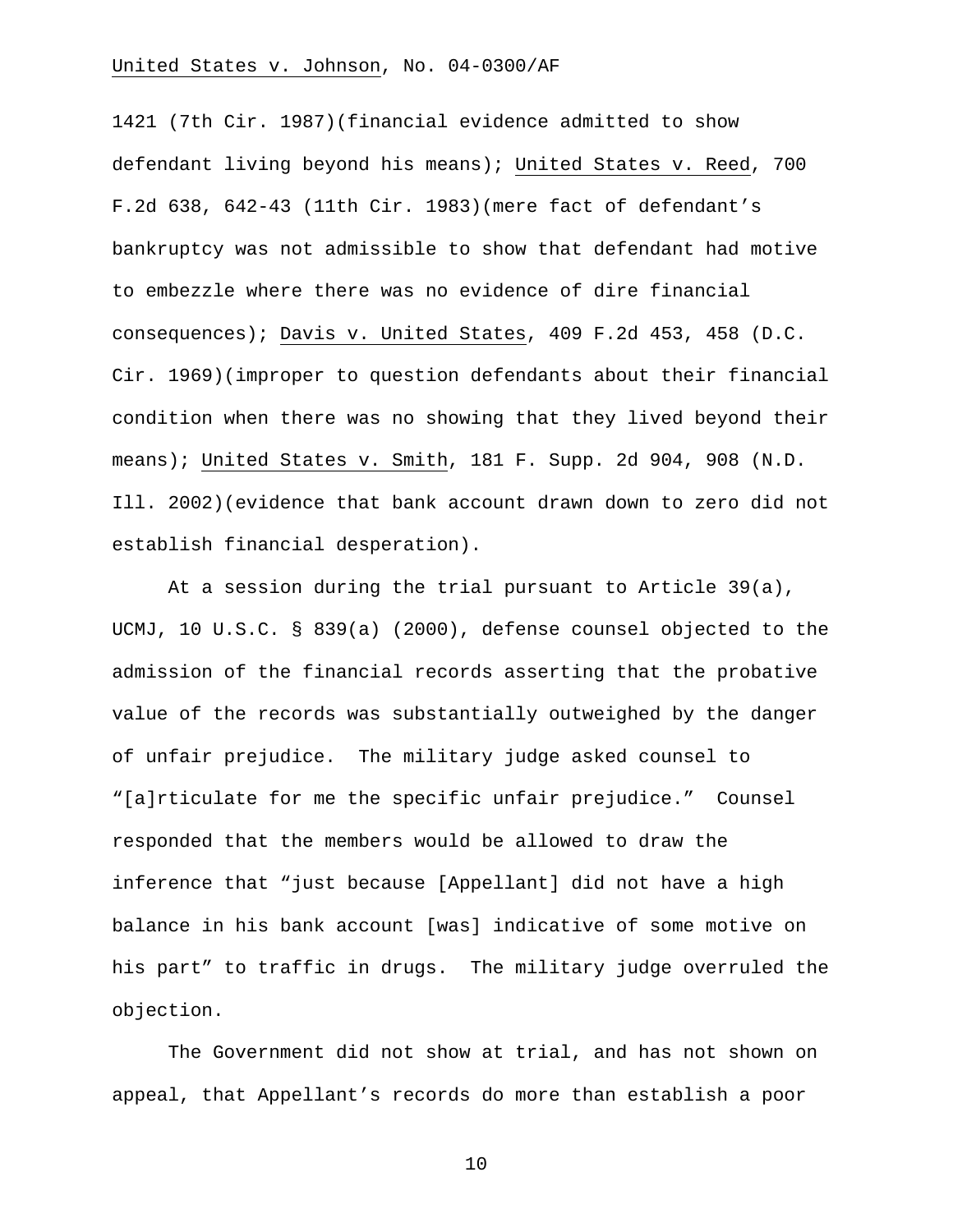financial position. The bank records do not show a sudden change in financial circumstance, an imminent and extraordinary financial burden, or an accused living beyond his means. What the evidence shows is that in a twelve-month period Appellant managed his finances poorly, had bills to pay, and had just barely enough cash flow to stay above water. These conditions might describe a broad swath of military members, without converting such circumstances into motive to transport and distribute drugs. In short, admission of these records in the absence of other relevant circumstances to show motive tended to raise the very presumption the law seeks to preclude, namely, that "those who are not well-off cannot live within a budget and that they crave money and will commit crime to obtain it." Davis, 409 F.2d at 458. Therefore, we conclude that the military judge abused his discretion in admitting this evidence, which was negligibly relevant, if at all, and where the probative value was outweighed by the danger of unfair prejudice.

### Prejudice

 We test the erroneous admission of evidence to determine whether the error materially prejudiced the substantial rights of the accused. Article 59(a), UCMJ, 10 U.S.C. § 859(a) (2000). For a nonconstitutional error, the Government must demonstrate that the error did not have a substantial influence on the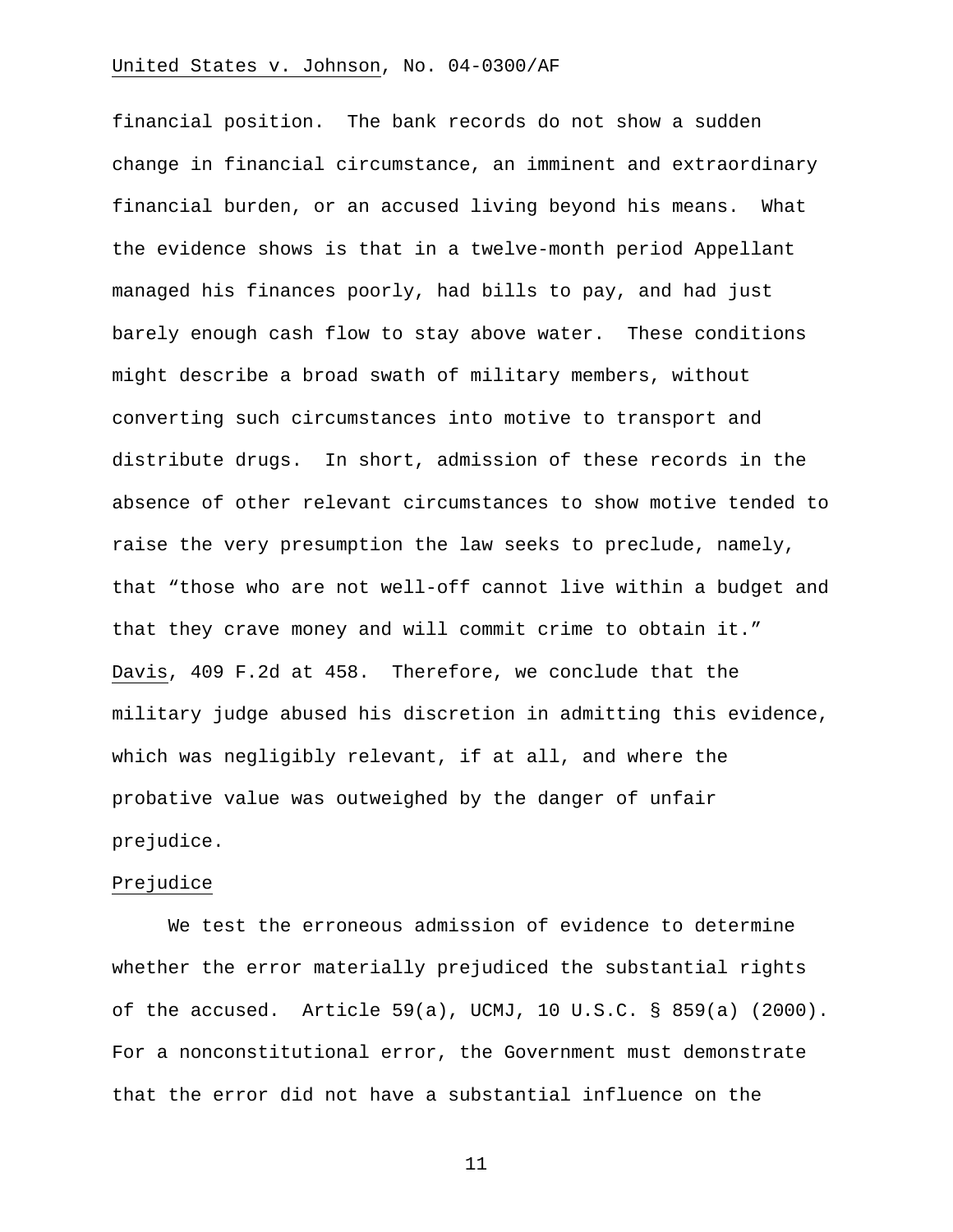findings. United States v. McCollum, 58 M.J. 323, 342 (C.A.A.F. 2003). In the case of erroneously admitted Government evidence, this Court weighs: (1) the strength of the Government's case; (2) the strength of the defense case; (3) the materiality of the evidence in question; and, (4) the quality of the evidence in question. United States v. Kerr, 51 M.J. 401, 405 (C.A.A.F. 1999).

The Government's case hinged on the three packages of marijuana totaling seventeen pounds discovered in Appellant's vehicle. The police officers who stopped Appellant were able to detect the smell of marijuana emanating from the box, prompting its discovery. In addition, the arresting officer testified that he found Appellant "unusually nervous" at the time he was pulled over for a traffic infraction. And, as noted above, the Government sought to demonstrate motive by introducing Appellant's bank records for the previous twelve months.

In his defense, Appellant said he lacked knowledge of the contents of the box he was transporting. He further explained how he came to possess the box by recounting his chance meeting with a man named BJ. Appellant claimed to have bonded with BJ. He testified that their relationship lasted about a year, yet he was not sure of BJ's last name and claimed he was unable to find him after his arrest. Similarly, the individual to whom he was to deliver the box was someone known to him only as Junior with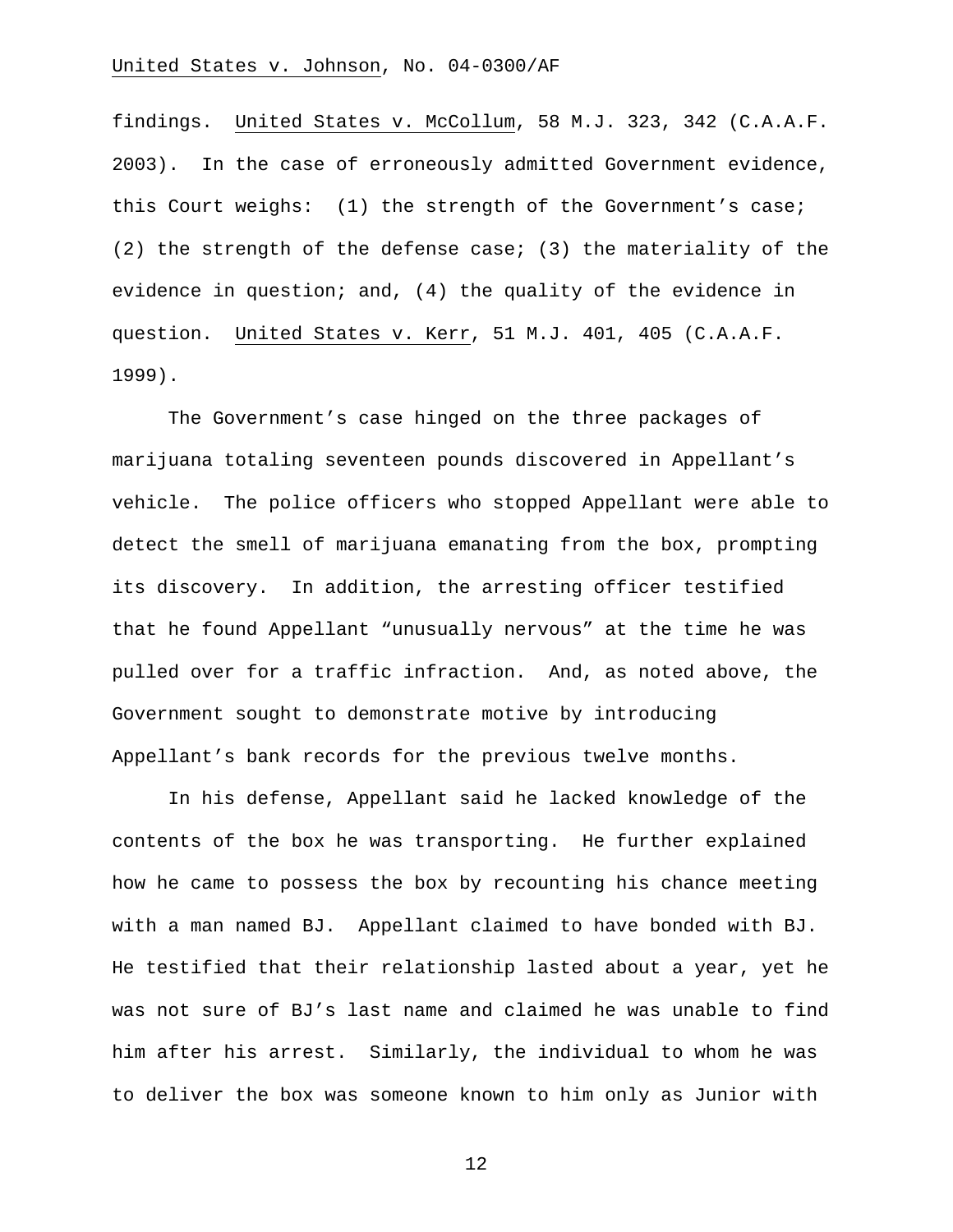no last name, whom he likewise never heard from after his arrest. According to Appellant, he had given both BJ and Junior his telephone number to contact him, but did not have a way to contact either of them. To buttress his defense, Appellant also submitted twenty-seven affidavits from a variety of military members and civilians with whom he had previously served or with whom he otherwise had had contact over the years. The affidavits attested to Appellant's general good character, his good military character, and his character as a law-abiding person. The military members ranged in rank from technical sergeant (E-6) to captain. At least six of these servicemembers attested to Appellant's reputation for truthfulness. Nonetheless, a reasonable trier of fact might well have found Appellant's explanation lacking in credibility in light of his inability to contact or even recall the last name of a man he bonded with for approximately one year.

Appellant did not contest the validity of the bank records at issue, which the parties agreed represented twelve months of Appellant's banking activity. However, for all the reasons discussed above, the content of the bank records were of marginal material value to the Government's case. Indeed, the absence of wrongdoing in a prior year might tend to refute the Government's theory that someone in Appellant's financial position might have a motive to commit a crime for financial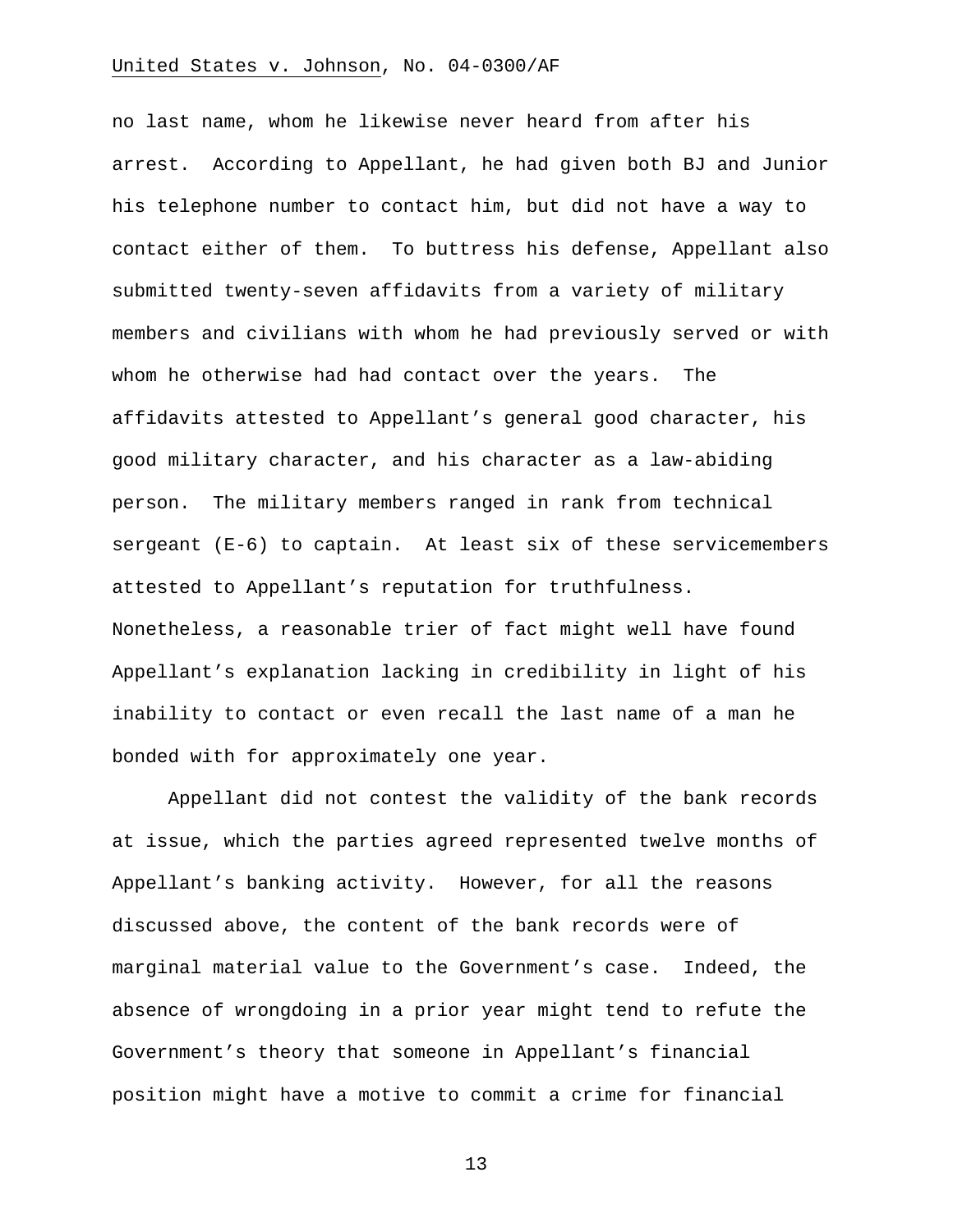gain. After all, Appellant's records reflect the same general financial condition throughout the preceding twelve months. In light of the strength of the Government's case and the limitations inherent in the defense presentation, we are skeptical that the financial records would have substantially influenced military members sitting on Appellant's courtmartial, who were aware of the ordinary wear and tear of monthly budgets on modest means. Therefore, we are confident that on this record, the admission of the evidence of Appellant's bank records was harmless.

II

### Appellant's Unsworn Statement

 Before trial, Appellant undertook a privately administered polygraph examination arranged by the defense. The examiner concluded that Appellant was not deceptive when he denied knowing that he was transporting marijuana. During his sentencing hearing Appellant sought to refer to his "exculpatory" polygraph test during his unsworn statement using the following language:

Never in my wildest dreams did I ever once imagine that my life would end here in your hands especially after I took and passed a polygraph. I was asked point blank if I knew there was marijuana in the box to which I responded no. The polygrapher found no deception with my answers. I was hopeful at that point that based on the fact that I did pass, I would not face charges again; however, that was not to be and now my future is in your hands.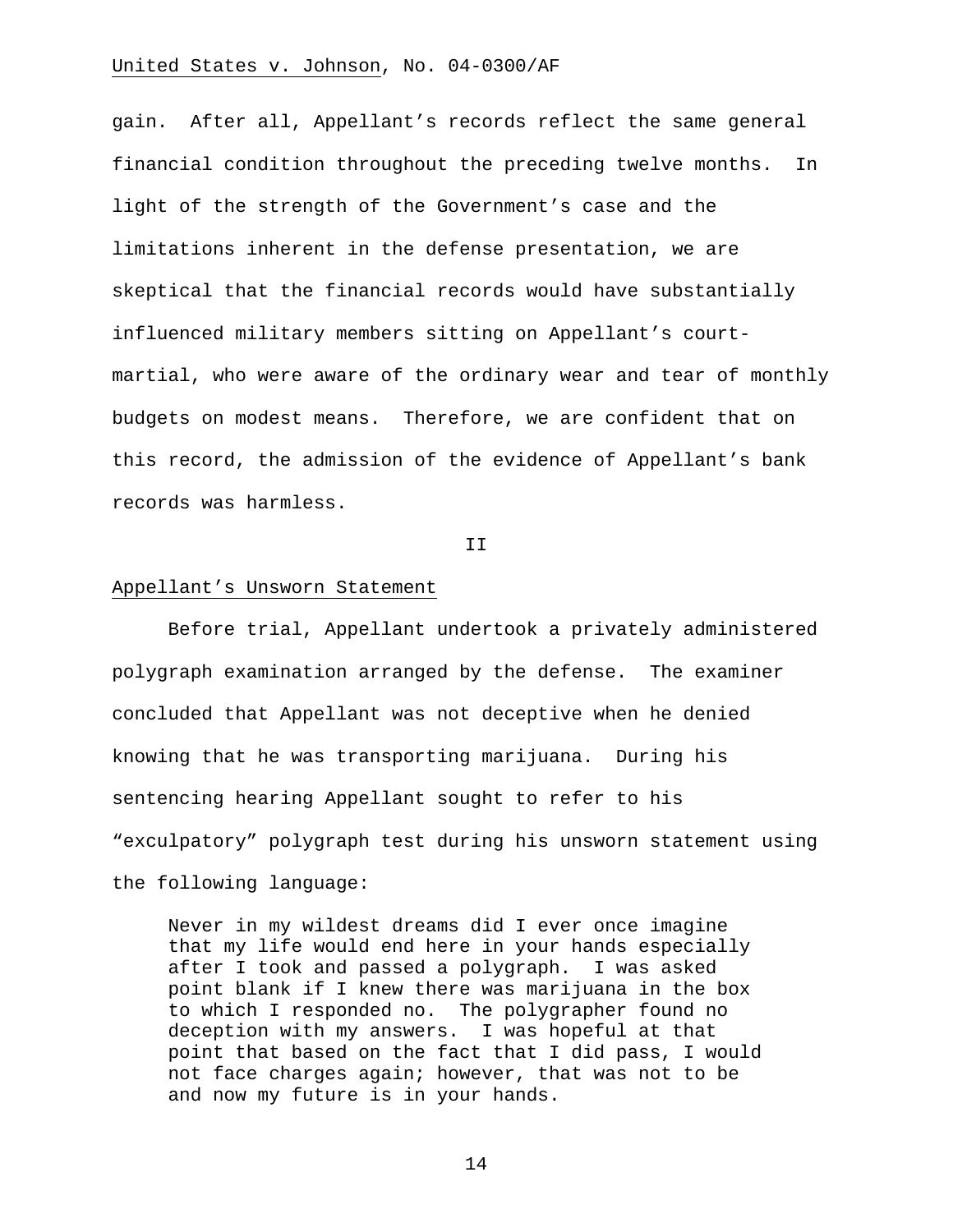The military judge ruled that polygraph test results were not permitted under either Military Rule of Evidence (M.R.E.) 707 or Rule for Courts Martial  $(R.C.M.) 1001(c)$ . The military judge further explained that such information would impeach the verdict and thus precluded Appellant from including any reference to the polygraph test results in his unsworn statement.

On appeal, Appellant argues that his proposed unsworn statement was not intended to impeach the verdict, but rather was proper mitigation because it expressed his shock and dismay at the unexpected turn of events in his life. Moreover, Appellant argues that this Court's decision in United States v. Grill, 48 M.J. 131 (C.A.A.F. 1998), recognized that the right of allocution is broad and largely unfettered and thus permits an accused to include such matter in his unsworn statement.

 The right of an accused to make an unsworn statement is long-standing, predating adoption of the UCMJ. Id. at 132. Among other things, the unsworn statement is an opportunity for an accused to bring information to the attention of the members or a military judge, including matters in extenuation, mitigation, and rebuttal, without ordinary evidentiary constraints. Such a right is consistent with the UCMJ's individualized approach to sentencing. The right of allocution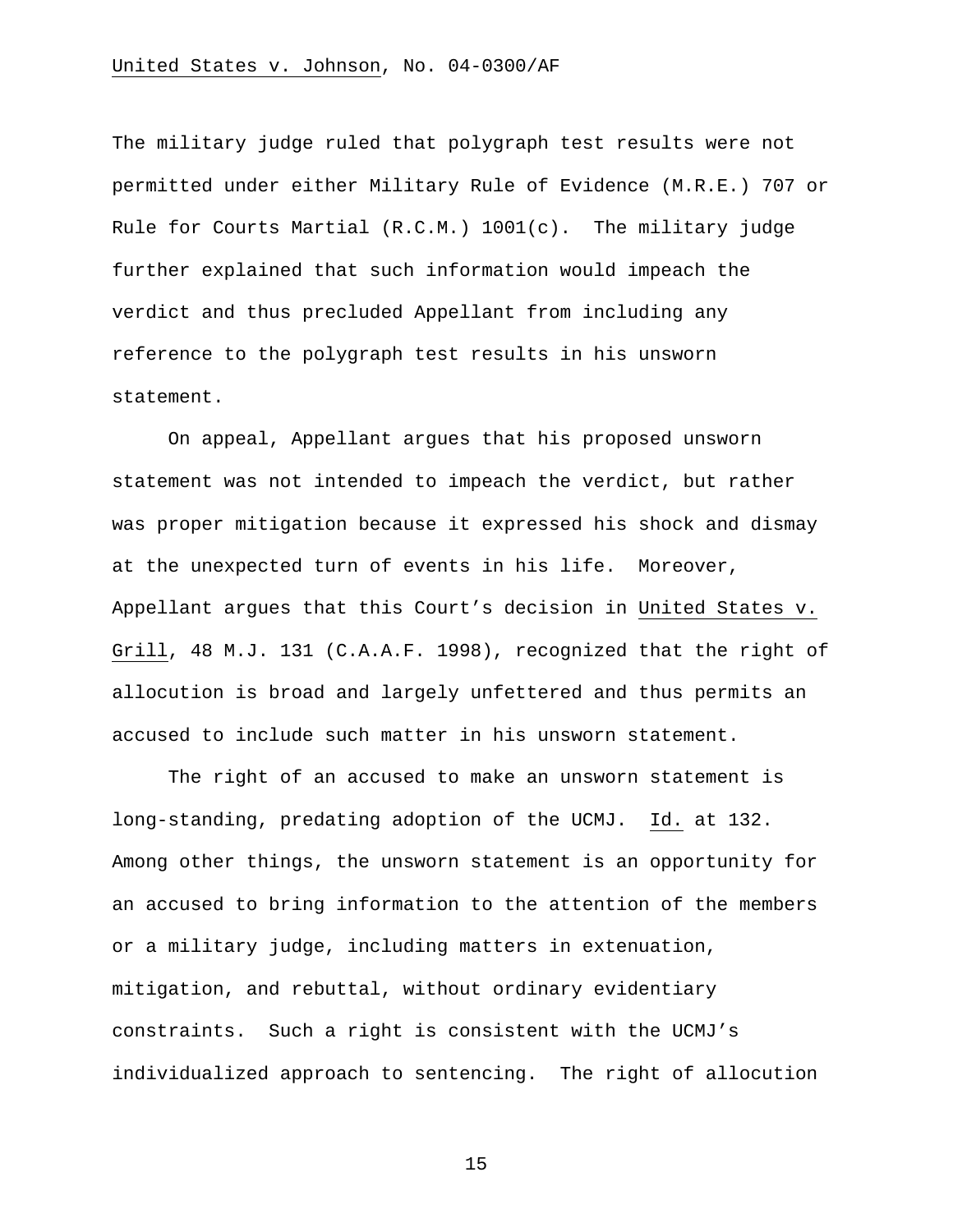has been described as "broadly construed" and "largely unfettered." Id. at 133. It is this language that Appellant brings to the attention of the Court.

However, in Grill, while describing the right of allocution as largely unfettered, we also stated that while the right was "generally considered unrestricted," it "was not wholly unrestricted." Id. at 132 (emphasis added) (internal quotation marks and citation omitted). See also United States v. Tschip, 58 M.J. 275, 276 (C.A.A.F. 2003)(Although the scope of an unsworn statement may include matters that are otherwise inadmissible under the rules of evidence, the right to make an unsworn statement is not wholly unconstrained.) In United States v. Barrier, 61 M.J. \_ (C.A.A.F. 2005), and United States v. Teeter, 16 M.J. 68 (C.M.A. 1983), we identified specific limitations on the right of allocution. We also recognized that the unsworn statement remains a product of R.C.M. 1001(c) and thus remains defined in scope by the rule's reference to matters presented in extenuation, mitigation, and rebuttal.

Polygraph evidence raises particular concerns on sentencing. First, Appellant's assertions to the contrary, "exculpatory" polygraph evidence squarely implicates this Court's admonition against impeaching or relitigating the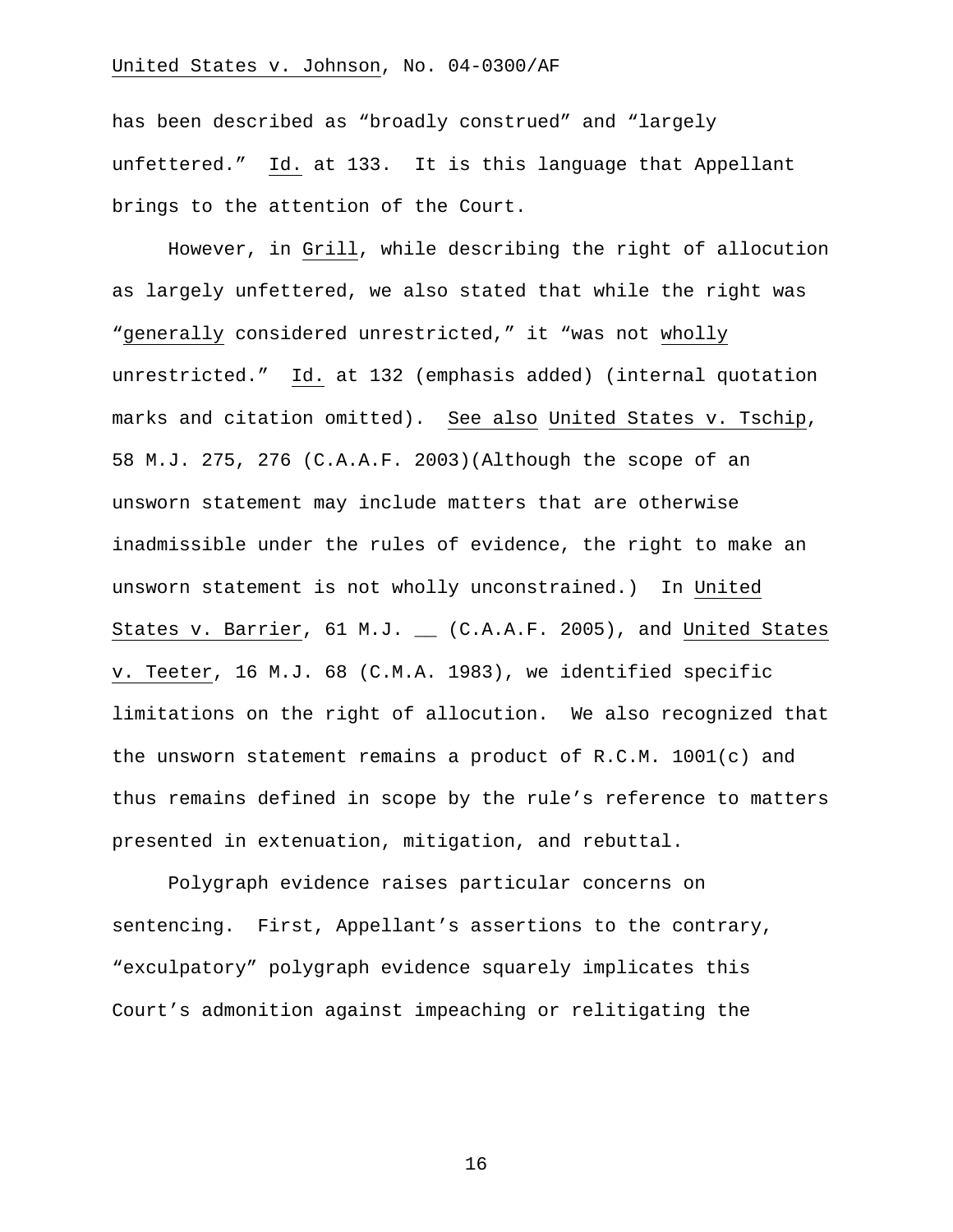verdict on sentencing. $^2$  Teeter, 16 M.J. at 73; United States v. Tobita, 3 C.M.A. 267, 271-72, 12 C.M.R. 23, 27-28 (1953). This admonition is based on the principle that an accused is entitled to vigorously contest his innocence on findings, but is not entitled to do so on findings and sentencing. Sentencing is intended to afford the members the opportunity to focus on and address matters appropriate for individualized consideration of an accused's sentence. Appellant's statement that "[t]he polygrapher found no deception with my answers. I was hopeful at that point that based on the fact that I did pass, I would not face charges again" could not reasonably have been offered for any reason other than to suggest to the members that their findings of guilty were wrong. Secondly, we are not persuaded that this information qualifies in any way as extenuation, mitigation, or rebuttal under R.C.M. 1001(c).

For these reasons, we hold that the military judge did not err by precluding Appellant from referencing the results of the polygraph test during his unsworn statement.

#### III

#### The Adjudged Forfeitures

i

 In his action, the convening authority approved the adjudged forfeitures and waived the mandatory forfeitures for a

 $^2$  While we understand the term commonly used in this area is "impeachment of the verdict," we prefer to cast the term as a prohibition on "relitigating" the findings. This avoids any confusion with R.C.M. 923 entitled "Impeachment of Findings," which deals with an entirely different issue.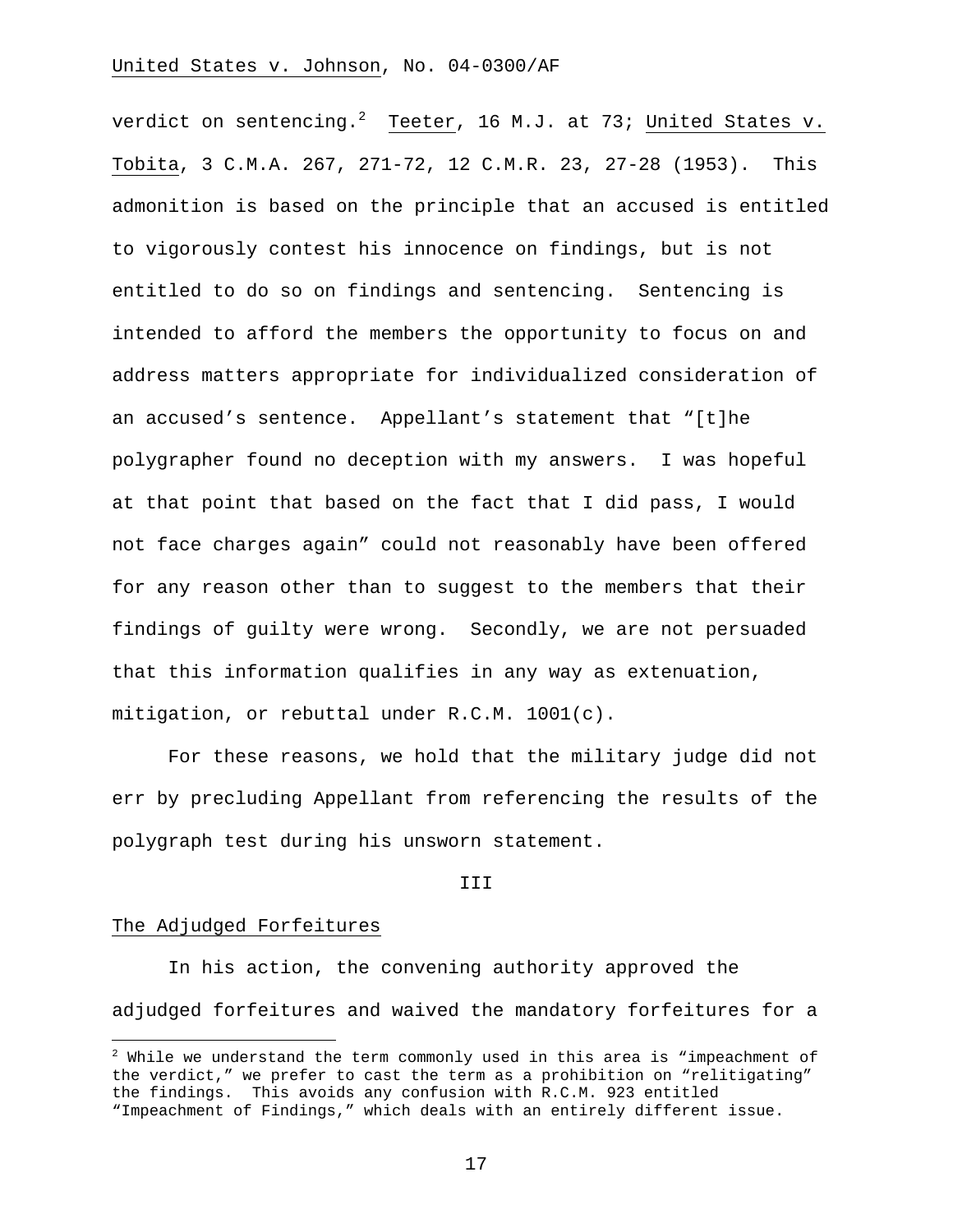period of six months. The Court of Criminal Appeals found that although the adjudged forfeitures were not suspended, modified, or disapproved, the action reflected the convening authority's intent to waive the mandatory forfeitures under Article 58b, UCMJ, for the benefit of Appellant's spouse. Further, relying on declarations in Appellant's brief, the court also concluded that Appellant's spouse had received Appellant's pay and allowances for the period in question. Johnson, 59 M.J. at 676. Nevertheless, the Court of Criminal Appeals found it unnecessary either to remand for a new action or to disapprove the adjudged forfeitures. Id.

 "[W]hen acting on the sentence, under Article 60 [UCMJ, 10 U.S.C. § 860 (2000)], the convening authority may reduce or suspend adjudged forfeitures, thereby increasing the compensation that is subject to mandatory forfeitures, which in turn may be waived for up to six months for the servicemember's dependents under Article 58(b)." United States v. Emminizer, 56 M.J. 441, 445 (C.A.A.F. 2002). Because the convening authority did neither in this case, an argument could be made that, technically, the spouse received compensation to which she was not entitled. We agree with the Court of Criminal Appeals that this clearly would have been contrary to the intended action. Therefore, the adjudged forfeitures are disapproved.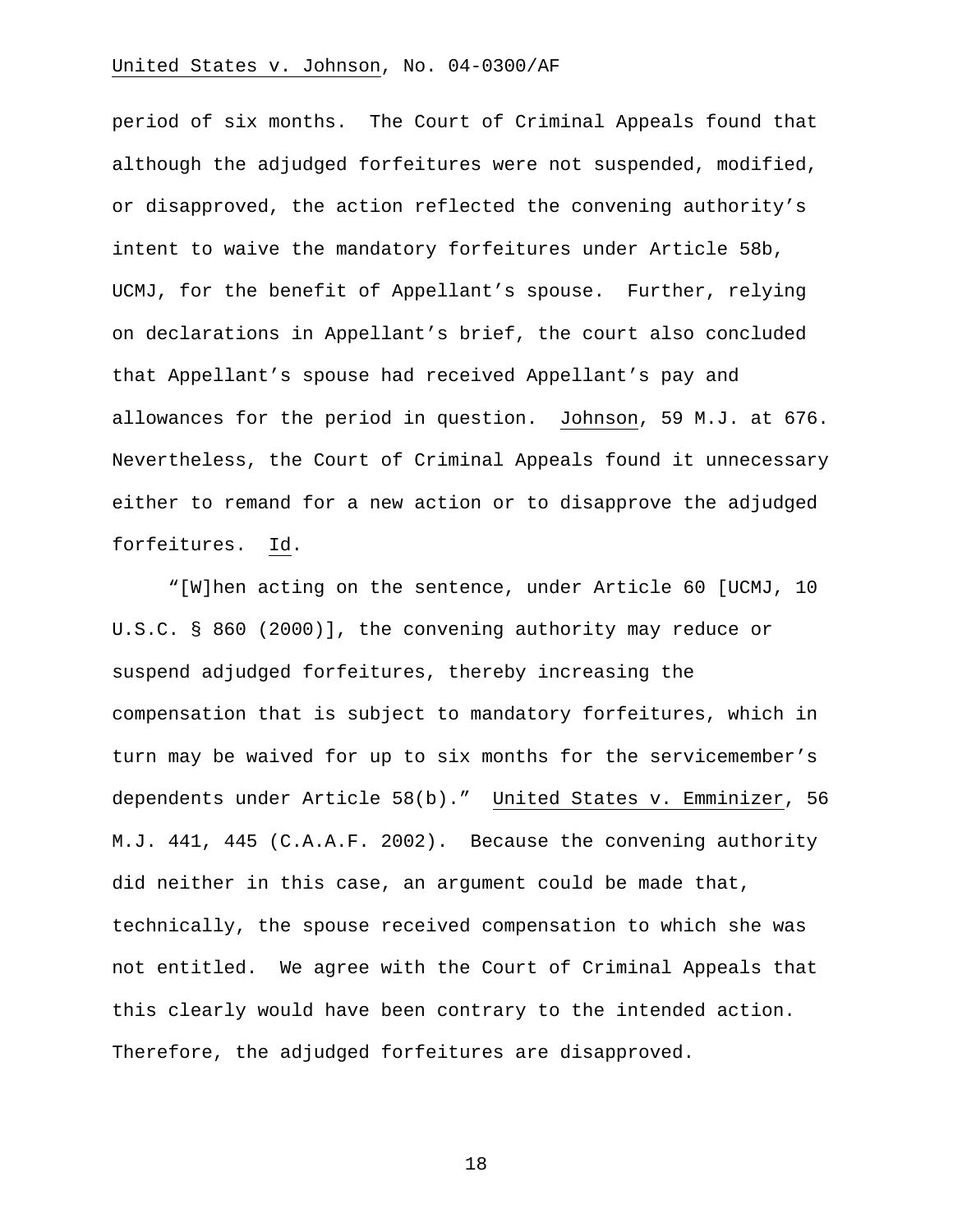### DECISION

The decision of the United States Air Force Court of Criminal Appeals is affirmed with respect to the findings and with respect to the sentence only so far as it approves a dishonorable discharge, confinement for six months, and reduction to pay grade E-1.